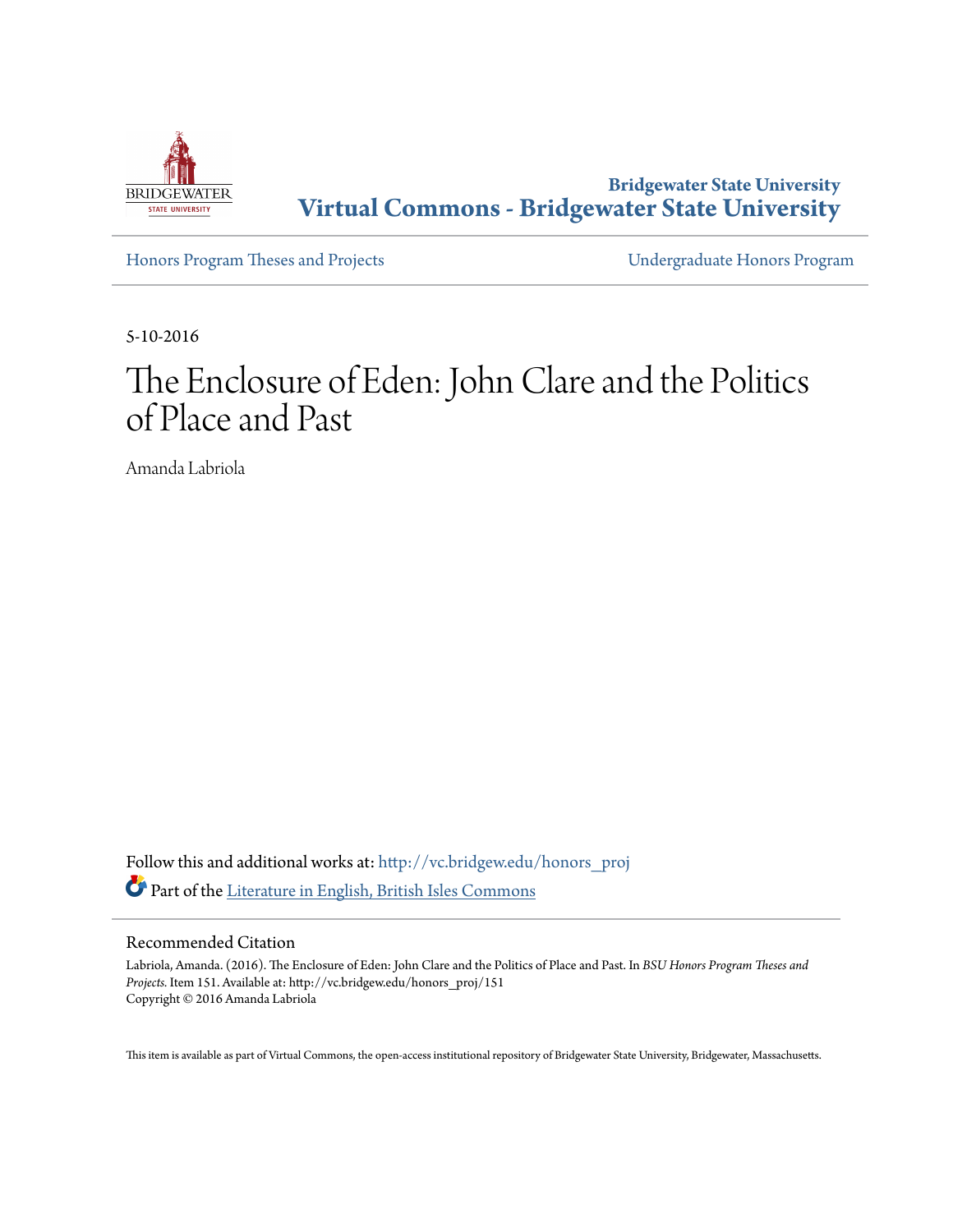The Enclosure of Eden: John Clare and the Politics of Place and Past

Amanda Labriola

Submitted in Partial Completion of the Requirements for Departmental Honors in English

Bridgewater State University

May 10, 2016

Dr. Elizabeth Veisz, Thesis Director Dr. John Kucich, Committee Member Prof. Bruce Machart, Committee Member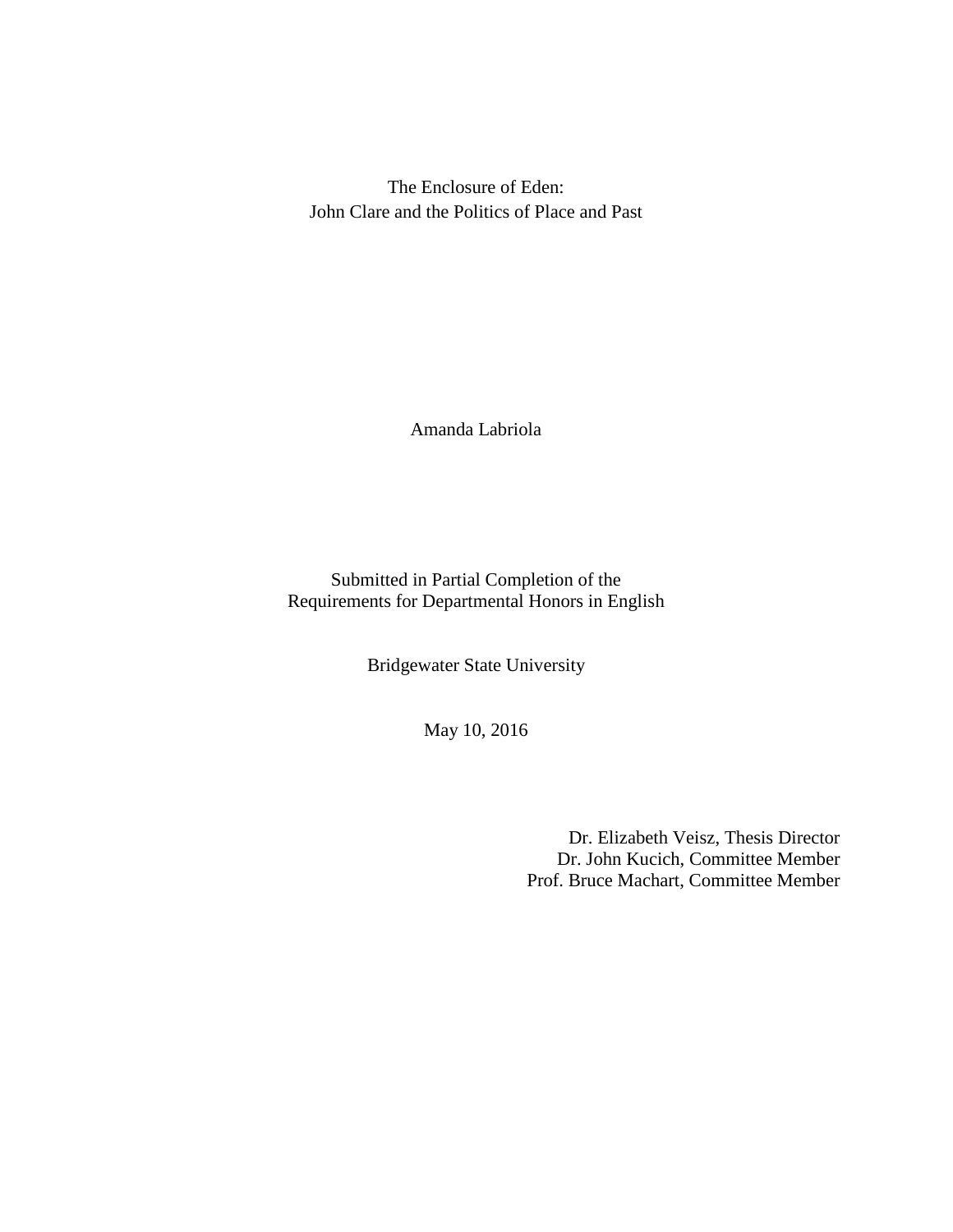ৰ্ক

William Wordsworth, John Keats, Percy Bysshe Shelley. Undeniably, the names alone of some of the most esteemed Romantic-era writers in the English language carry with them a remarkable weight of prestige. Until recently, the name of their contemporary, John Clare, drew few associations other than, perhaps, the image of a green and impoverished 'peasant poet.' Keats himself said of Clare's work, "images from Nature are too much introduced without being called for by a particular Sentiment" (qtd. in Barrell 129). We may assume that Keats' comment means to critique Clare's penchant for copious doses of seemingly superficial description that, in Keats's estimation, fail to illuminate an explicit feeling or idea. However, Clare's rigorous rendering of image is never superfluous and to conclude as much is to misread the essence of his work. Clare's representation of natural space is never just a poetic externalization of 'a particular sentiment,' but rather a firsthand, experiential and concrete representation of a location definite and *actual* rather than imagined. The intimacy he holds with his rural home of Helpston as conveyed through his work was genuine, and remained consistent until England's Enclosure Acts reached Clare's sequestered village and rent him from the land and lifestyle he so cherished.

At its core, nature is an idea that is ever-shifting and always under the influence of individual perspective. The work of John Clare is perhaps the quintessence of local representation that exemplifies a natural world molded chiefly by the optics of subjectivity. Myopic, however, he is not. The eye of this rusticated poet is one that never averts. For Clare, more so than the other Romantics, nature transcends 'idea' and makes its landing in image, it turns from concept to concrete, from abstract to actual. Clare was no bard, nor did he claim to be. And as such, the Muses were not sought after in nature because, for Clare, his patch of nature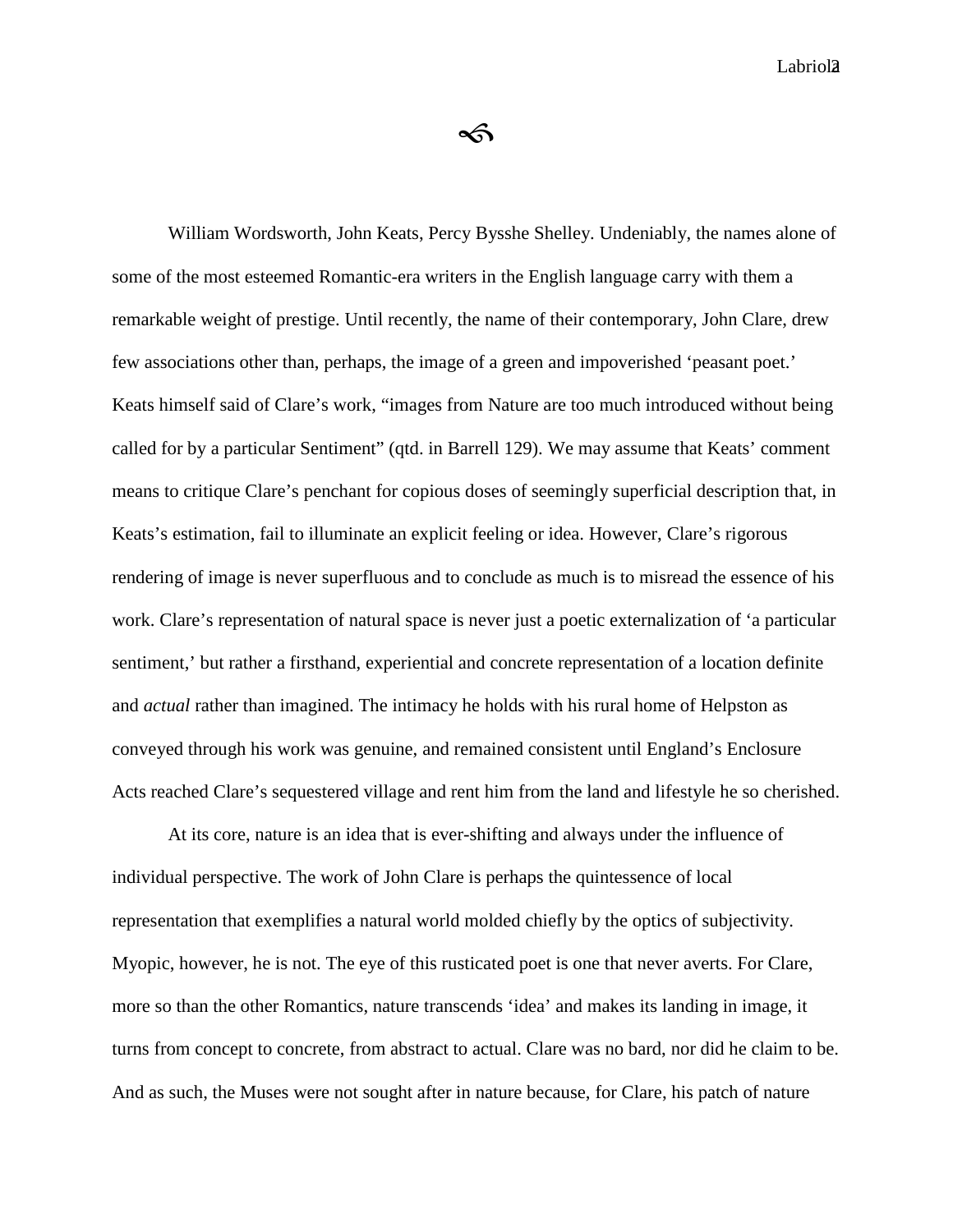Labriol<sub>3</sub>

was itself a muse. The predominately Romantic conception of 'Nature' presents an outlook complex and varied, but almost always promises to infuse a rendering of the natural world with a grappling of the enigmatic or sublime. Clare's nature is a different model entirely. Rather than calling forth the unfathomable or ineffable, Clare's countryside remained grounded for him as a place of organic, unmitigated knowledge. From landmarks that bordered Helpston on every point on the compass, to the most minute of the village's local flora and fauna, Clare's landscape epitomized an exhaustive understanding of *his* nature in the purest sense and, as such, his poetry caters to a conveyance of immersion rather than immensity, to substance rather than sublimity. The countryside for our rural poet is not a colossal object; there is no Mont Blanc to be contemplated in his Northamptonshire territory, nor does he stand above Tintern Abbey in silent meditation. Rather, Clare's vision of nature is within rather than without, always holistic and comprehensive. With it, the rusticated poet reveals a certain keenness of eye that is at once wonderfully distracted yet always discerning, never distanced, but instead working toward distillation. Clare's honed sight toggles effortlessly between eye-level angles that capture his environment's finest parts to all-embracing, seemingly aerial views that encapsulate the entire scene and the sentiments percolating just below its surface. Always nimbly constructed, Clare's loco-descriptive verse presents place without hierarchy and instead evaluates each aspect of the landscape, from the minutiae to the majestic, as equally vital to the whole. To read Clare's work is to be enlightened by all he extracts from his location and to share in an ecological intimacy that he alone seems to have the power of orchestrating. Nevertheless, as we will discover, it is this same environmental sensitivity and perceptional immediacy that locks his depiction of place in oscillation between a poetry that offers immersive involvement and ecological advocacy and that which adheres to pastoral conventions of nostalgia. Clare cannot help but indulge in a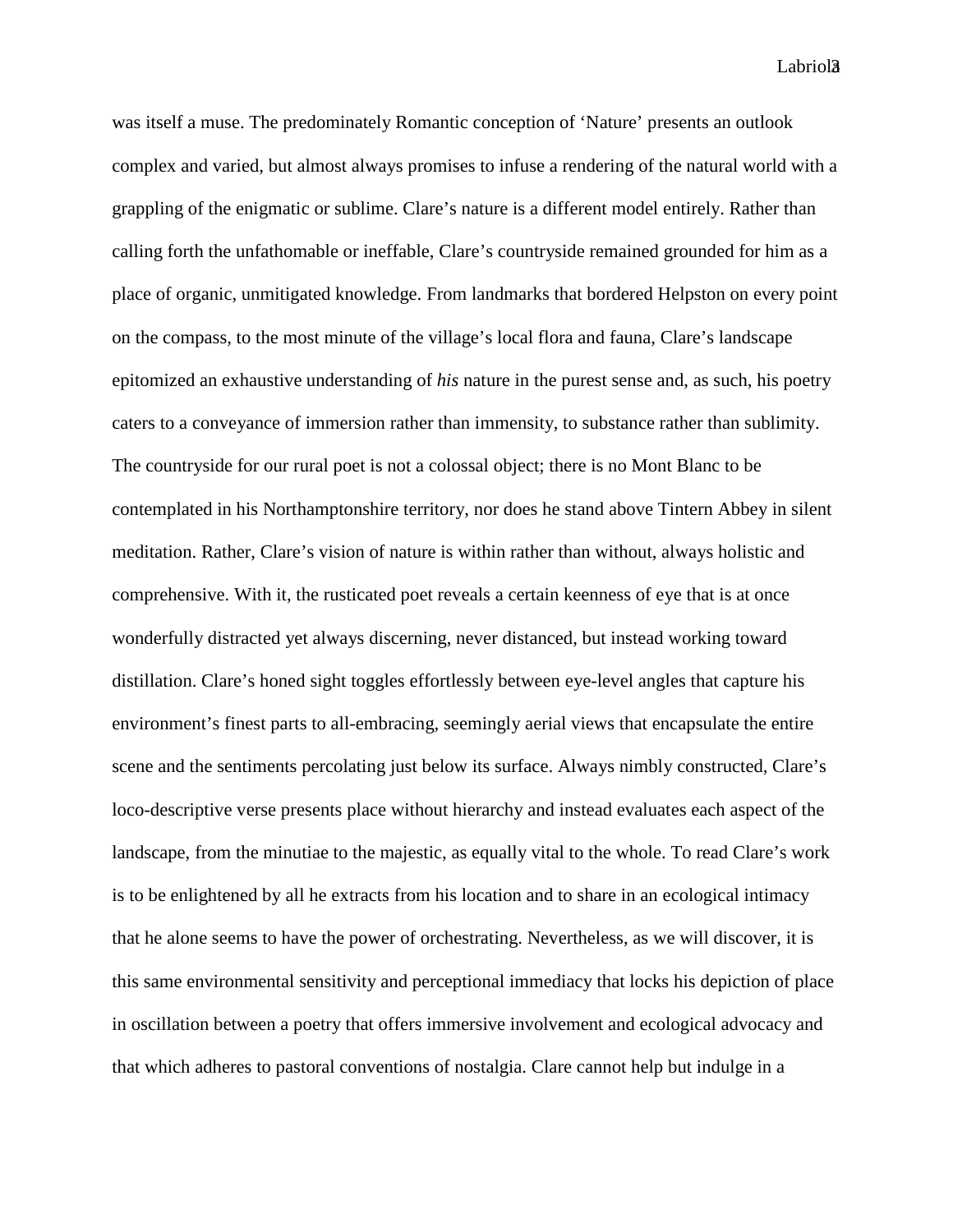Labriol4

simultaneous expression of each and, when the tone of nostalgia prevails, his voice is pulled out of its political cadence and drawn back into the very pastoral mode that his descriptive specificity works to undermine.

Despite his relative obscurity, recent scholarship has started to exhume Clare's work from the margins of Romantic literary criticism and many scholars are now finding the value of engaging with Clare's poetry through the lens of eco-critical analysis. With conceptions of nature resting at the core of the Romantic imagination, it is only appropriate that the poet most rooted in the pastoral locale should merit a place within that body of criticism. Ecological insight remains the signature of Clare's poetics and, as such, to understand his poetry is to understand the natural environment and the regional identity of the poet claimed by his biographer as "without question the greatest laboring-class poet England ever gave birth to" (Bate 545). As critical conversation grows around this unsung poet of place, this essay will contribute to the developing body of scholarship in an examination of the poet's intentions both flourishing and faltering in his use of the pastoral mode as an instrument for ecological protest.

Lush with natural images, Clare's acutely subjective perspective blends his provincial dialect with rich visuals and emotional texture, the result of which draws the reader into a world seemingly accessible to Clare alone. This meticulous observation is captured with a spontaneity, finesse, and precision that elevates Clare's accounts beyond the limitations of mere description. Informal yet ecologically and emotionally informed, where Clare lacks the pull of the sublime, he makes up for in specificity and urgency. The work of the rural poet provides an aesthetic and lyrical density similar in caliber, though different in spirit to the philosophically-driven impressions of nature associated with the Romantic canon. Still, it bears repeating, the points at which Clare's poetry strays from the traditional tenor of Romanticism do not serve as markers of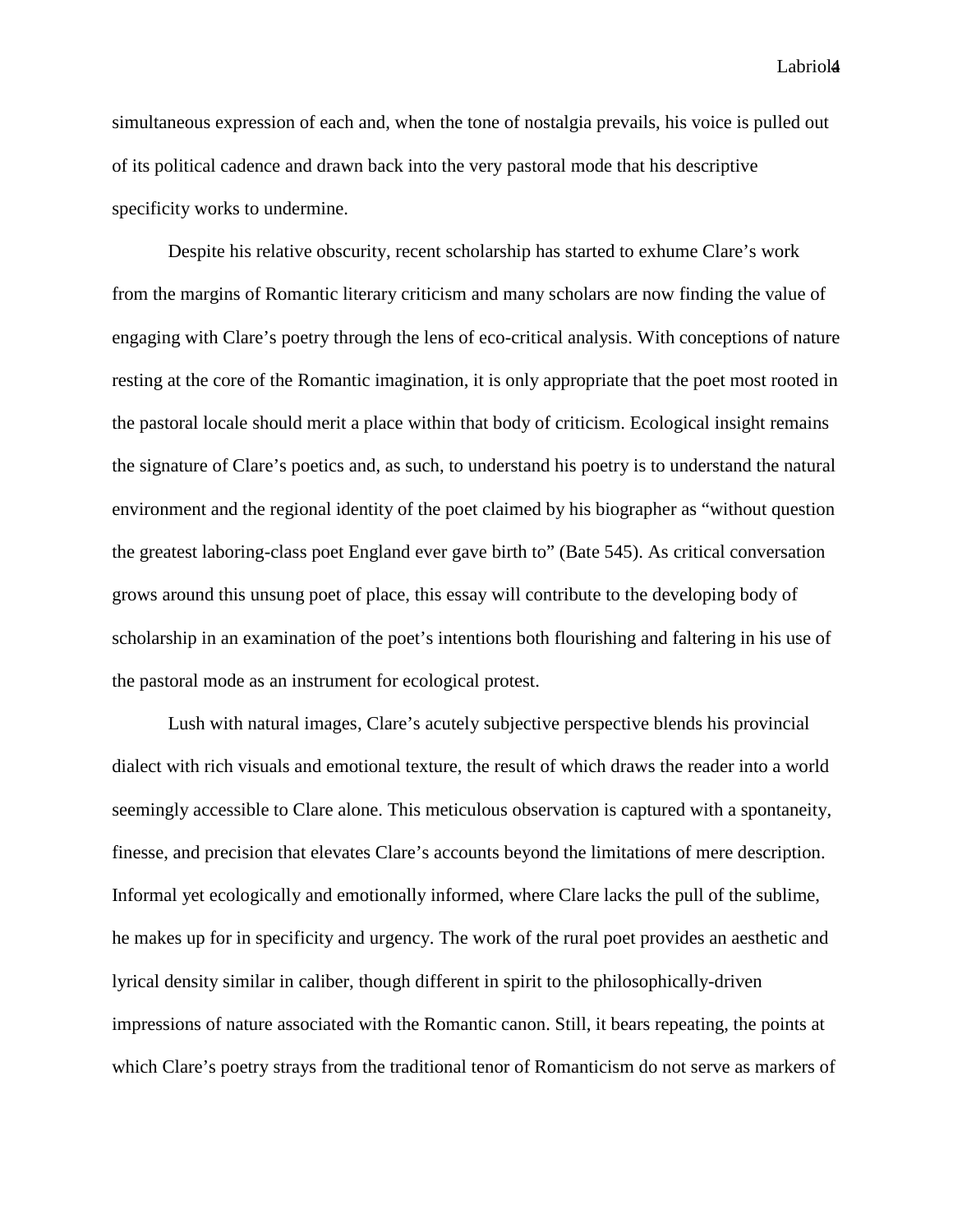Labriol<sub>5</sub>

inferiority or incapacity. Instead, Clare's poetic angle offers a penetrating involvement with his locality in which the sheer intensity of depiction manifests a glimmering, natural genius. To read Clare's work is to be transported, to absorb and be absorbed by the very individualized place his poetry is able to rebuild. Thus, because the poet participates in an authentic site, the reader becomes equally participatory, granting a reading experience that is as remarkable as it is rare. However, despite Clare's illustrative qualities bringing as sense of realism to his work, his representations of rural scenes resist but do not entirely reject the idealistic interpretations of the countryside that define the pastoral mode. His nostalgia for the landscape of his youth often proves to be hard to disentangle from his nostalgia for youth itself, as its seems a sentiment forever enshrined in its native place. Thus, in an effort to preserve memories of boyhood within his portrayal of place, that literal place is, inevitably, channeled through the pastoral convention of the idyllic. Moreover, Clare's poetic tenor runs a spectrum from explicitly political to private, exclusive reminiscences. His account often becomes an entwinement of the two threads in which the personal and political strands of his work are subsumed within a single scope of place. In this way, by using the form of the pastoral as a vehicle for ecological awareness, his identification with and consciousness of his environment is what distinguishes and bolsters his poetic voice while also becoming a hindrance that, ironically, encloses him in the subjective and prohibits him from speaking objectively about his disappearing landscape.

John Clare was born on July 13, 1793 to illiterate mother, Ann Stimson and farming father, Parker Clare in the agrarian village of Helpston, Northamptonshire, a parish community that enjoyed the freedom of an open-field land system. Growing up in Helpston, Clare was provided an abundance of uninterrupted landscape teeming with wildlife, all to be explored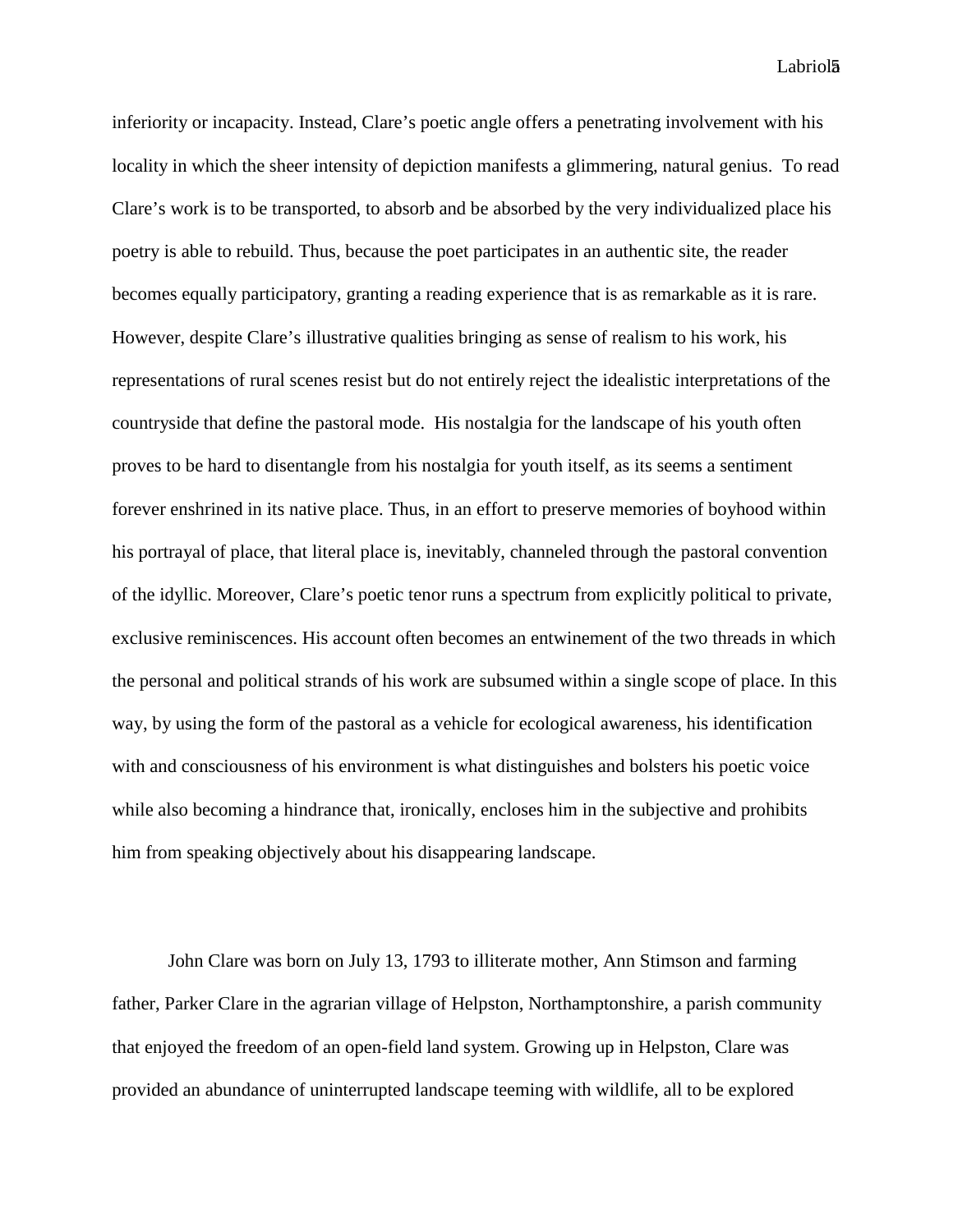Labriol6

during the leisurely hours of a rustic and, at least through representation, idyllic childhood. This scene of the picturesque unsurprisingly instilled in Clare a poetic appreciation of the bucolic ideal that his village so significantly embodied for him. Helpston fostered a fond sense of community among neighbors and an attentiveness to the delicate equilibrium between man and nature. As a laboring-class poet, Clare was naturally afforded a physical and emotional proximity to his subjects that, while geographically distancing him from his urban contemporaries, differentiated him as a unique and native voice of his ecosystem. Thus, Clare was perhaps better versed in place than any of the other Romantics, most of whom would wander from their urban milieus only to seek a contemplative catalyst or 'Muse' in the solitude of nature. Rather than a visiting outsider, Clare was deeply embedded in the countryside that he so strikingly reproduces in his poetry, gaining a knowledge of rural ecology that enriches his verse with an accuracy unmatched by others. To read Clare's work is to be engrossed by a landscape and a lifestyle reinvigorated through language. As many scholars of Clare have asserted, the poet's ecological vision was one of unprecedented acuity. Both John Barrell and James McKusick argue Clare's position as the first specifically ecological poet in the English tradition. Merryn and Raymond Williams laud Clare's "rejection of natural-philosophical and pastoral poetry" in his determination to directly engage in the role of "the inhabitant, the self-locator," thus initiating a momentous change in English poetry in which his social alienation permits "a lively natural participation" (Williams 17).

Yet, as was previously stated, Clare's connection to his village and its land simultaneously enables and hems in his poetic progress. What ties Clare's work so closely to that of the Romantics is its fixation with the natural and an urgent sense of yearning for things lost, a sensibility that, for Clare, develops from the history of Helpston itself. By 1809, sixteen-year-old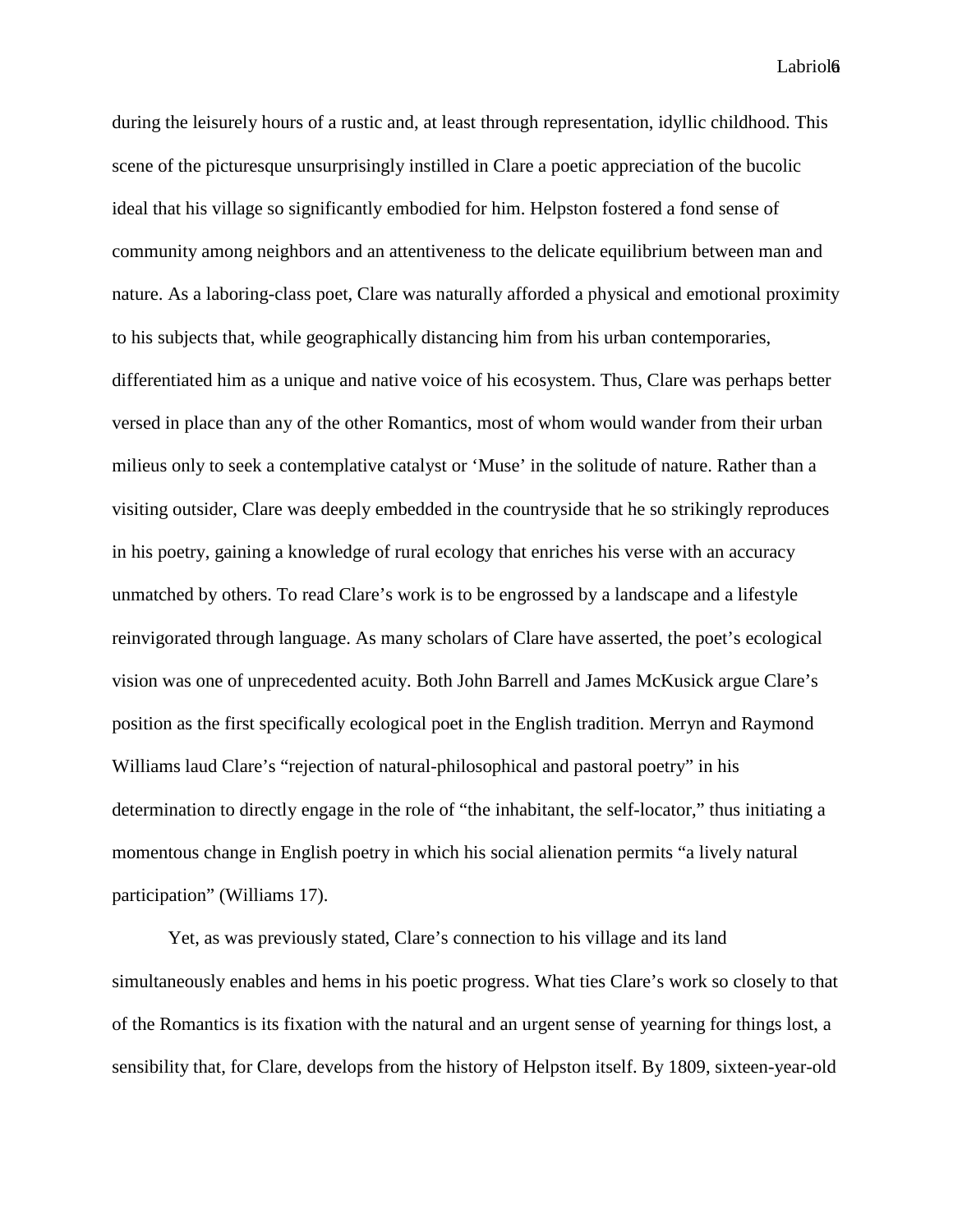Labriol<sup>7</sup>

Clare would become one of the many powerless onlookers as the British parliament inaugurated the Enclosure Acts that would steadily close off the land of Helpston and its neighboring parishes, marking Clare and his community trespassers on a once free space. Clare often represents his vanishing countryside in conjunction with his eroding youth. This then manifests as a confluent response to an intruded paradise of his childhood, producing a layered lamentation that reverberates on intensely personal and directly political levels. In many ways, Clare finds himself expelled from the temporal Eden of his childhood. In mourning the land, Clare's poems mourn something irretrievably lost within himself, as if the Enclosure Acts also fenced off of a part of his identity, one that the poet clings to despite its irreparability. As his biographer puts it best, Clare himself "lacked the gift of putting the past readily behind him" (Bate 11). Despite its alterations, that past remained encased in the physical layout of the land, always to recall that which could not be returned. Accordingly, Clare's poetry seeks to preserve, resurrect, or recreate a place of the past he can no longer occupy, both because his youth is literally, though not literarily, unsalvageable, and because the land that sheltered his treasured innocence has been irrevocably transformed. As critical discourse finally begins to shed light on Clare's "ecological consciousness" (McKusick 227), this biographical and socio-historical context of his work must also be a key element of our analysis.

It becomes quite clear that, to truly hear and understand the tenor of Clare's voice, we must acquaint ourselves with the land in which his poetry is so firmly rooted. Clare was born in the parish community of Helpston in the Soke of Peterborough, Northamptonshire. Housing approximately sixty families, Helpston operated under an open-field system in which individually owned swaths of land were interspersed among the parish's three central fields of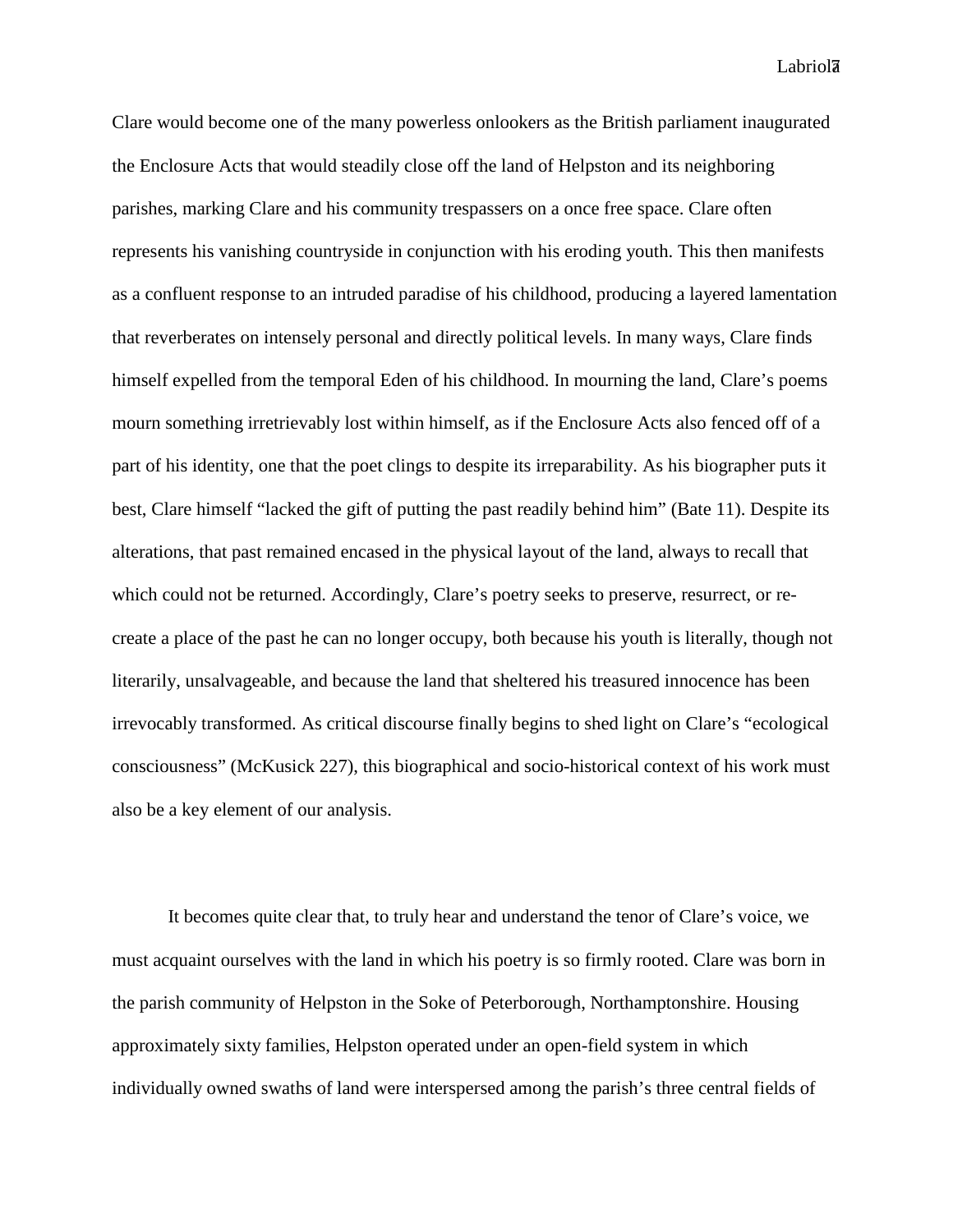Labriol<sub>8</sub>

Lolham Bridge, Heath, and Woodcroft. Royce Wood and Oxey Wood then encircled these tracts of land, along with areas for common grazing reaching from Emmonsales Heath and beyond (Bate 45). Within this sphere were stretches of heathland and landmarks such as Langley Bush, Swordy Well, and Lee Close Oak, all of which Clare's reader becomes familiar with as points of sentimental significance for the poet. These lands and the surrounding parishes remained open fields for the better part of Clare's seemingly enchanted youth, places where Clare was welcome to rove and explore unimpeded by law or responsibility. These wild woodlands were checked only by the fields populated by livestock and farmers, and this juxtaposition of agrarian labor and uncultivated spaces established for Clare the necessary balance between the communal solidarity needed for village harmony and the solitude he seemed to need in the quiet comfort of the woods. In this space governed by communal land use and ancient customs, Clare's childhood flourished – that is, until the first of many Parliamentary enclosure acts is passed in 1809.

Clare's poetry gives the impression that enclosure represented no less than an exile from Eden, a postlapsarian time for the village and for Clare himself. While Helpston endured as an unenclosed region for an unusually late period, 1809 marked the passing of an act allowing for 'Inclosing Lands in the Parishes of Maxey with Deepingate, Northborough, Glinton with Peakirk, and Helpstone in the County of Northampton' (Bate 46). By 1811, woodland clearings gave way to new public road construction, with even more private and minor roads mapped out by the following year. By 1816, bye-laws were drawn up exclusively for Helpston in which common rights of way were regulated in adherence to the new delineation of land possession. The final enclosure, the Award of 1820, itemized the ownership "of every acre, rood and perch, the position of every road, footway and public drain" (Bate 48). During this process, fences and walls were erected, 'No Trespassing' signs were scattered throughout woodland and field, trees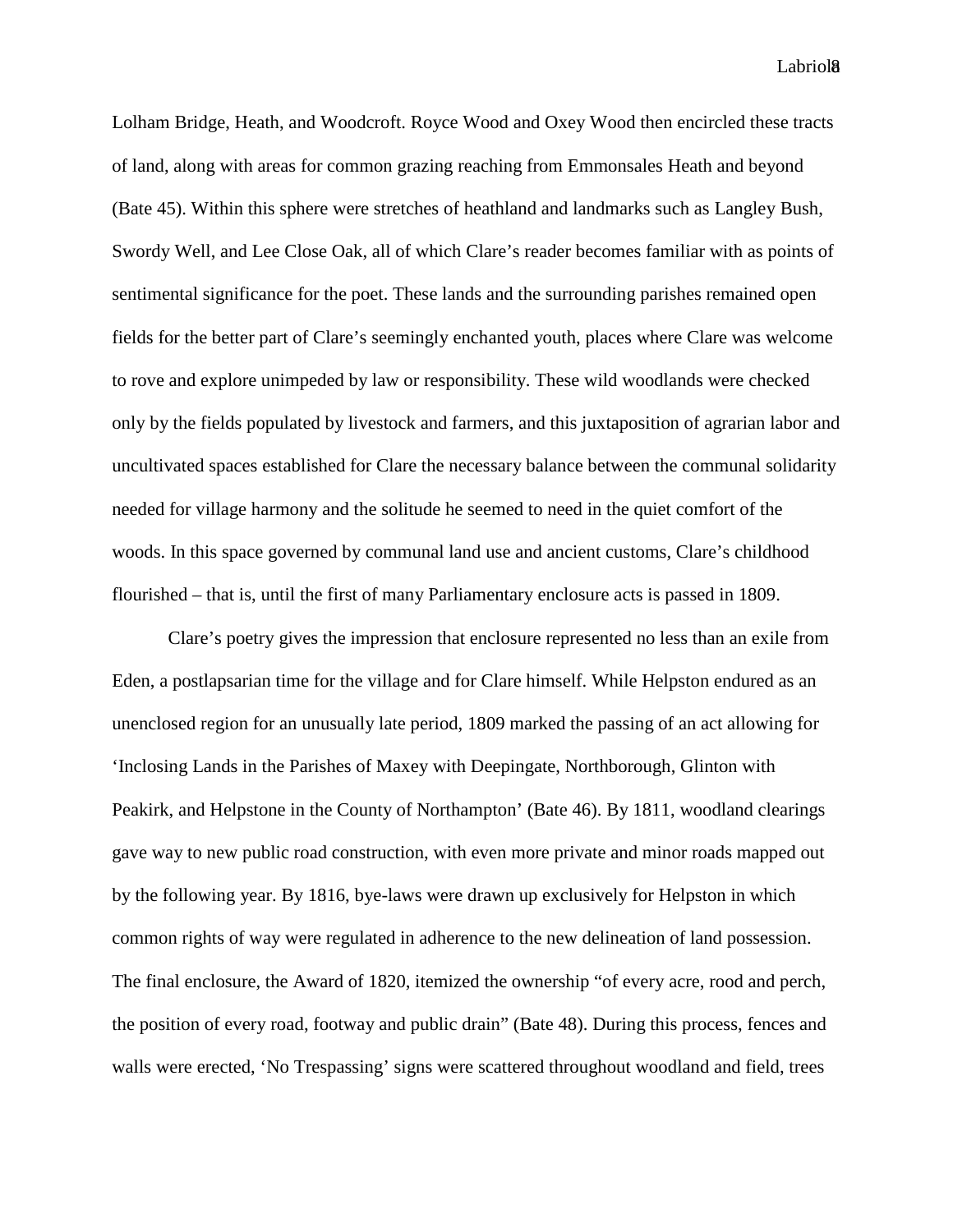Labriol<sub>9</sub>

were felled, the flow of creeks halted, and furrows made straight. With these actions came the unavoidable relocation of farming families and the devastation of Helpston's intricate social framework that was hitherto founded on ancient customs and traditions secured in the land. For many villagers, the new property restrictions were experienced as instruments of social dislocation more than economic estrangement, the symbolic destruction "of an ancient birthright based on cooperation and common rights" (Bate 49). Festivities oriented around harvests and seasons had always been treated very much as sacrosanct celebrations in Helpston. In Clare's biography, Bate describes "festival days and their many attendant rituals" as signifying the "high points of a laborer's year" (Bate 49). Traditionally, Whit Sunday would have the village youth meeting at Eastwell Fountain "to drink sugared water as a good-luck charm," a custom that quickly dissolved when the spring became private property. Further, the annual holiday on Plough Monday, marking the start of the agricultural year, was abolished due to "the march towards more intensive production" (Bate 49). This alone speaks on the measure to which Clare's community was attached to the land, an investment reaching far beyond just crops. Thus, the violation of enclosure was deeply felt by the village as a disbanding of their way of life.

As Bate emphasizes, it is for all of these reasons that the impacts of enclosure regulations were felt "especially strongly in Helpston and by Clare" (49). The enclosures not only stripped farmers of ownership and what they saw as freedom by communal rights, but also alienated them from the landscape, turning agricultural work into something governed by profit, converting ecology to economy. The consequences these injustices had on Helpston were manifold, and were perceived and expressed by Clare with profound sensitivity in a collection of poems referred to by many scholars, including McKusick and Bate, as the poet's "enclosure elegies" (Bate 390). These transitions caused by enclosure and by encroaching adulthood give rise to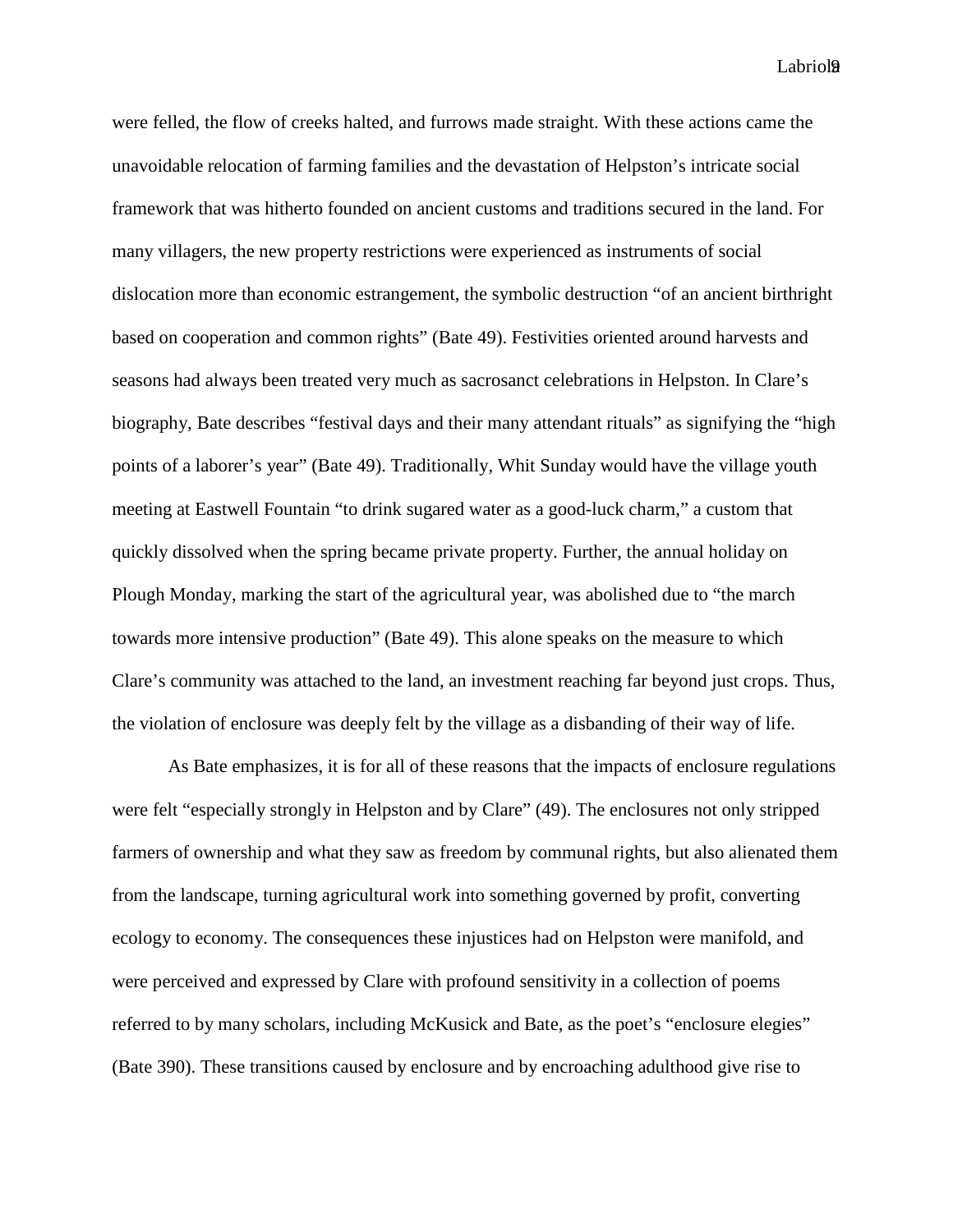Labriol<sup>1</sup>

some of Clare's most remarkable work; work that responds to the disruption of a cherished, natural balance and reveals a voice confined by its nostalgia for times and places past.

Clare's location cannot be understood as anything less than the very fabric of his identity. As such, the enclosures did not simply upset the countryside's physical space, but instead worked to unravel the most influential filaments of our poet's self-recognition. Thus, Clare's internal tensions only grew as the common land continued to shrink. We see this in an early poem, "Helpstone," that highlights the rise of his characteristic pining. Appearing as the first entry in Clare's initial volume, *Poems Descriptive of Rural Life and Scenery* (1820), "Helpstone" is a loco-descriptive nature poem that hums with the tune of the rural melancholic tradition. Written between 1809 and 1813, a period that saw the swiftest expansion of enclosure actions within Clare's community, "Helpstone" was composed, in part, as an homage to Oliver Goldsmith's *The Deserted Village* (1770), a poem that also condemns rural intrusion and land seizure by the wealthy. As a sixteen-year-old just then embarking on his poetic pursuits, this early poem exhibits all the gifts of ecological vision we come to expect from Clare. "Helpstone" stamps the start of a poetic reaction to enclosure in a narrative that interlaces earnestly personal, political, and emotional fibers. Typifying the elegized discourse of loss and disillusionment that pervades the bulk of Clare's early verse, it is in "Helpstone" that we begin to see McKusick's conception of the poet's "ecological consciousness" at work, the poem's contrasts of the past and present environment exhibiting a keen understanding "of the interrelatedness of all life-forms, and a sense of outrage" at its devastation (McKusick 226). Clare does not merely defend his liberty to meander through a landscape; he also pleads for the personified land's entitlement to remain in its natural state. Thus, both nature and visitor are victimized, and Clare expresses empathy with wild creatures, even, "Who find like me along their weary way / Each prospect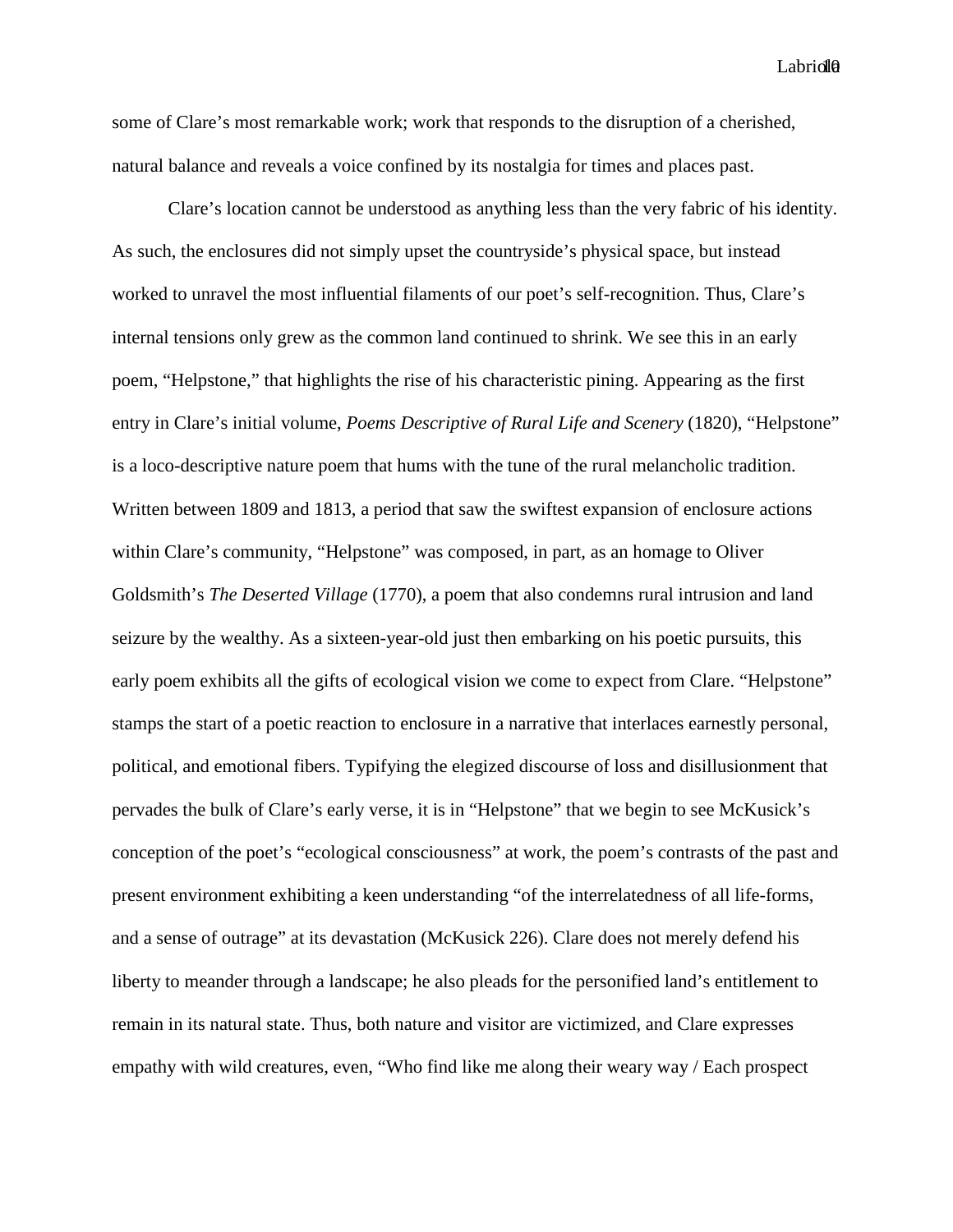Labriolla

lessen and each hope decay / And like to me these victims of the blast / (Each foolish fruitless wish resign'd at last)" (41-4).

As Bate reminds us, "for Clare himself, enclosure infringed the right to roam, which had been one of the joys of his youth," making the acts an offence not only against community and custom, "but also [against] the land itself" (Bate 50). "Helpstone" in particular embodies the sentimental charge of Clare's poetry by entwining notions of boyhood, innocence, and freedom within his depiction of pre-enclosed Helpston. While the poem opens in the present landscape, this scene quickly changes in the third stanza to one existing only in the image of Clare's memory as it reaches back to a time before enclosure. The lengthy third stanza is dedicated to articulating an almost palpable ache of nostalgia, merging the loss of Clare's "past delights" in youth with the deprivation of the scene in which they took place (72). Conjuring up images of childhood in this "dear native spot which length of time endears / The sweet retreat of twenty lingering years," Clare assembles a mural of his boyhood, framed by the unenclosed past of the land (51-2). However, in recalling "those years of infancy the scene / Those dear delights where once they all have been / Those golden days long vanish'd from the plain," Clare's sorrow is bifurcated, if not confused, between the disappearance of the landmarks that "Griev'd me at the heart to witness their removes," and the diminishment of youth itself (53-5, 94). Thus, the central stanzas of "Helpstone" raise the important question of where the more severe and innermost pang of loss derives from for the poet: Is he mourning the violated landscape, or the memory of youth which the land may recall but cannot rekindle? The answer to this question seems to evade even Clare. What is made clear, however, is the poet's illustration of his childhood as being so imbedded in the landscape as to become part of it, so that when the freedom of the land recedes, so too do the freedoms he associates with the joys of youth. Simply, the essence of youth is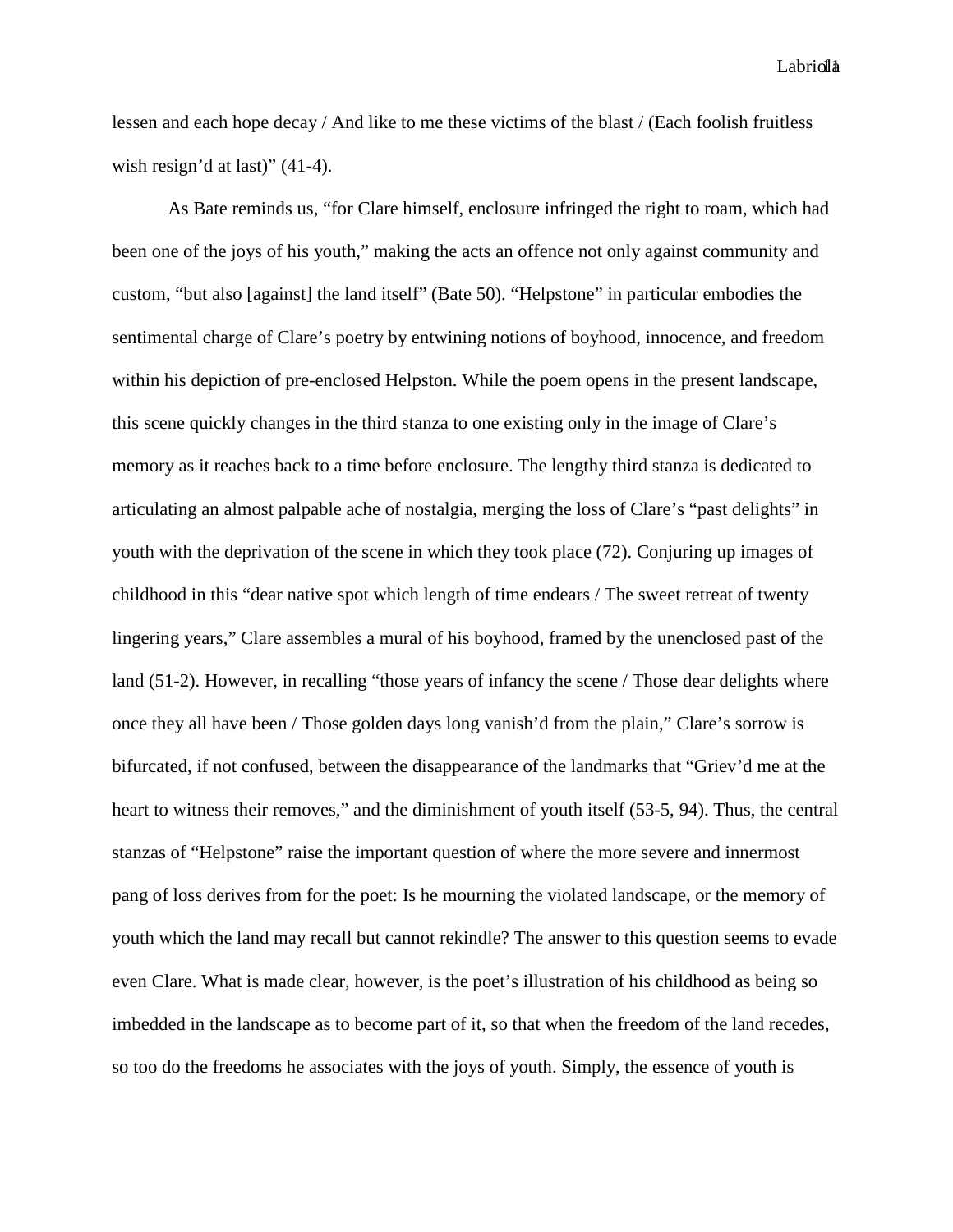Labriol<sup>1</sup>2

bound by the land and vice versa. As John Barrell argues, Clare's intention was "to twist these two strands of meaning into one" by communicating that the destruction of the landscape invariably leads to the eradication of the innocence that bloomed there (Barrell 112). This portrait of a 'golden' time in a pristine landscape harks back to the notion of an Edenic paradise that Clare was forced to vacate. In this sense, before the enclosure acts barred Clare from this world, his young self in Helpston was insulated, or pleasingly confined within that sanctuary. If Eden was a self-contained paradise, Clare was contained too, by an idyllic image that he was physically driven out of, but in which his poetry returns to, or rather, is enclosed by.

This relationship of a specific place to a specific time is a recurring thread in much of Clare's work. Clare's representation of the land when looking through the lens of youth differs in tone when compared to times when he comments on the land objectively as its own individual entity, separate from his identification with it. As "Helpstone" reaches the end of its third stanza, there is a turn in Clare's tenor as his elegy shifts from one anchored in childhood connection to one that simply laments the "vanish'd green" where once there "flourish'd many a bush and many a tree / Where once the brook for now the brook is gone" (73-5). With the arresting precision and evocative language that are the hallmarks of Clare's local vision, the poet goes on to re-create the scene that once was, an ecosystem with beetles' "jetty jackets glittering in the sun" and "Where golden kingcups open'd in to view / [...] / Where lowing oxen roamd to feed at large" (80,97,104). In this vignette, there are no longer traces of wistfulness for boyhood, but rather a very genuine regret for the alterations made to the land independently. It is here that Clare begins a more direct confrontation with the enclosures, bemoaning the sight of "the woodman's cruel axe employ'd / A tree beheaded or a bush destroy'd" (86-7). As Barrell similarly asserts, in this part of the poem, if there is a quality of personal nostalgia, it is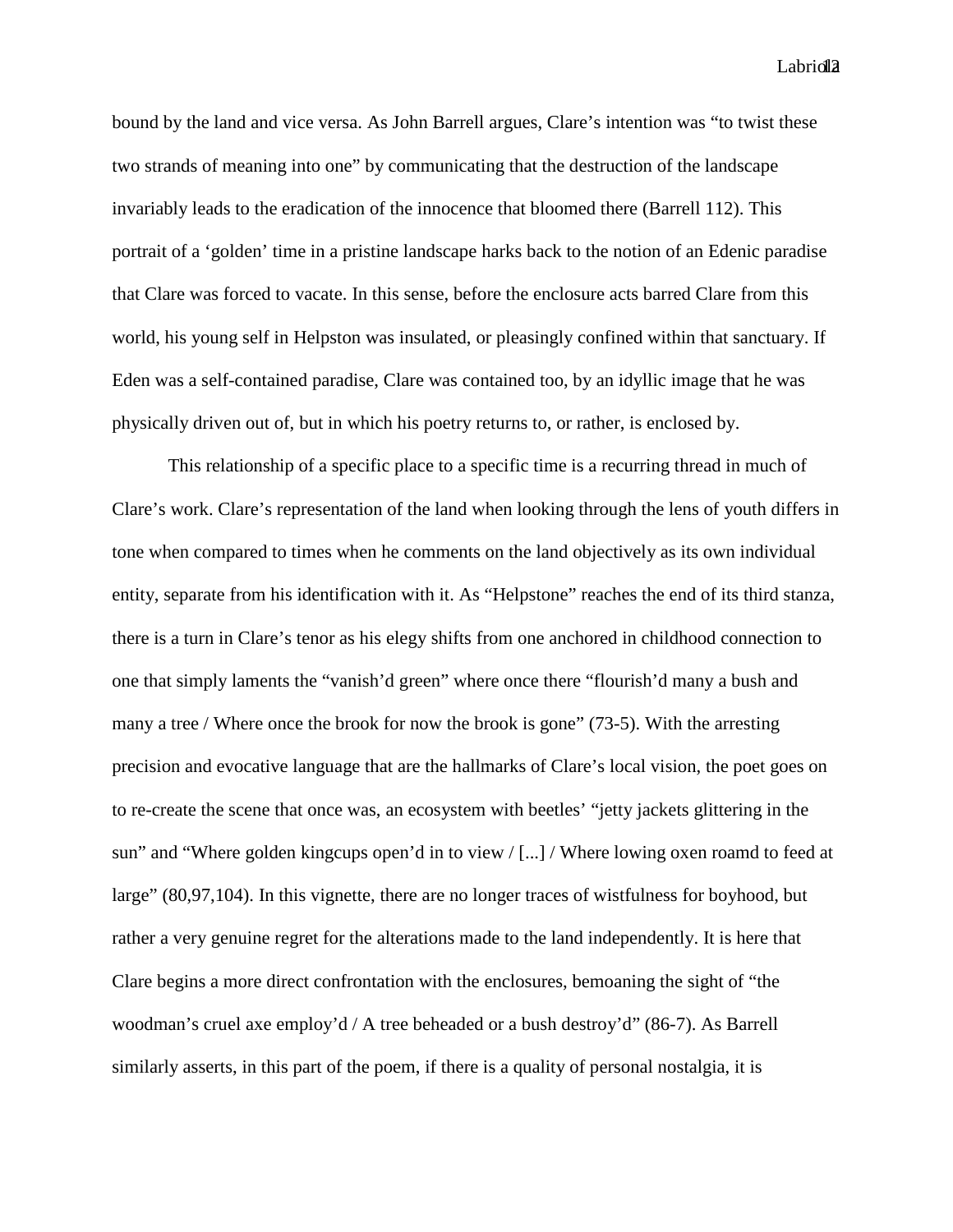Labriol<sub>1</sub>3

ascribable to "Clare's very individual sense of place, of his particular attachment to Helpston as itself individual, as 'local' in the sense that its landscape is not seen by him as part of 'nature' in general" (114). Thus, Clare unhinges the very specific, concentrated patch of land that is the poet's home from the romanticized idea of nature in general. Clare's understanding of the land is partitioned by past and present. In this poem and most others, these two discrete impressions of place are amalgamated and work to reinforce the sense of loss felt by each. In both cases, however, the identity of Clare that was mapped onto the land has been irrevocably rearranged. As such, Clare exposes a certain inability, at least at this early stage of his career, to "to twist these two strands of meaning into one," as his personal assimilation with the land often overshadows his attempt to speak from an objective position.

While the first stanzas reconstruct the idyllic image of what the land once was, that reflection is starkly juxtaposed with the diction of destruction and loss at the midpoint of the poem. The sixth stanza indicates a major tone shift in which Clare's voice intensifies and his previous nostalgia is shaken by the realization that "now alas those scenes exist no more / The pride of life with thee (like mine) is oer" (115-16). At this point, the poet addresses and identifies with the land directly, acknowledging a shared sense of dispossession. The language of this stanza escalates to almost vitriolic and more overtly political, condemning the "Accursed wealth o'er bounding human laws / Of every evil thou remainst the cause," and deploring that "As blooms those Edens by the poets sung / All laid waste by desolations hands / Whose cursed weapon levels half the land" (127-9,122-4). Clare begins to redirect his previous, very personal expression of regret to a bitter political indictment that speaks on behalf of the Helpston community as a whole. The pronouns of this stanza make a switch to "thine" and "thou" when addressing the force behind enclosure, the "accursed wealth," that prompted the changes, while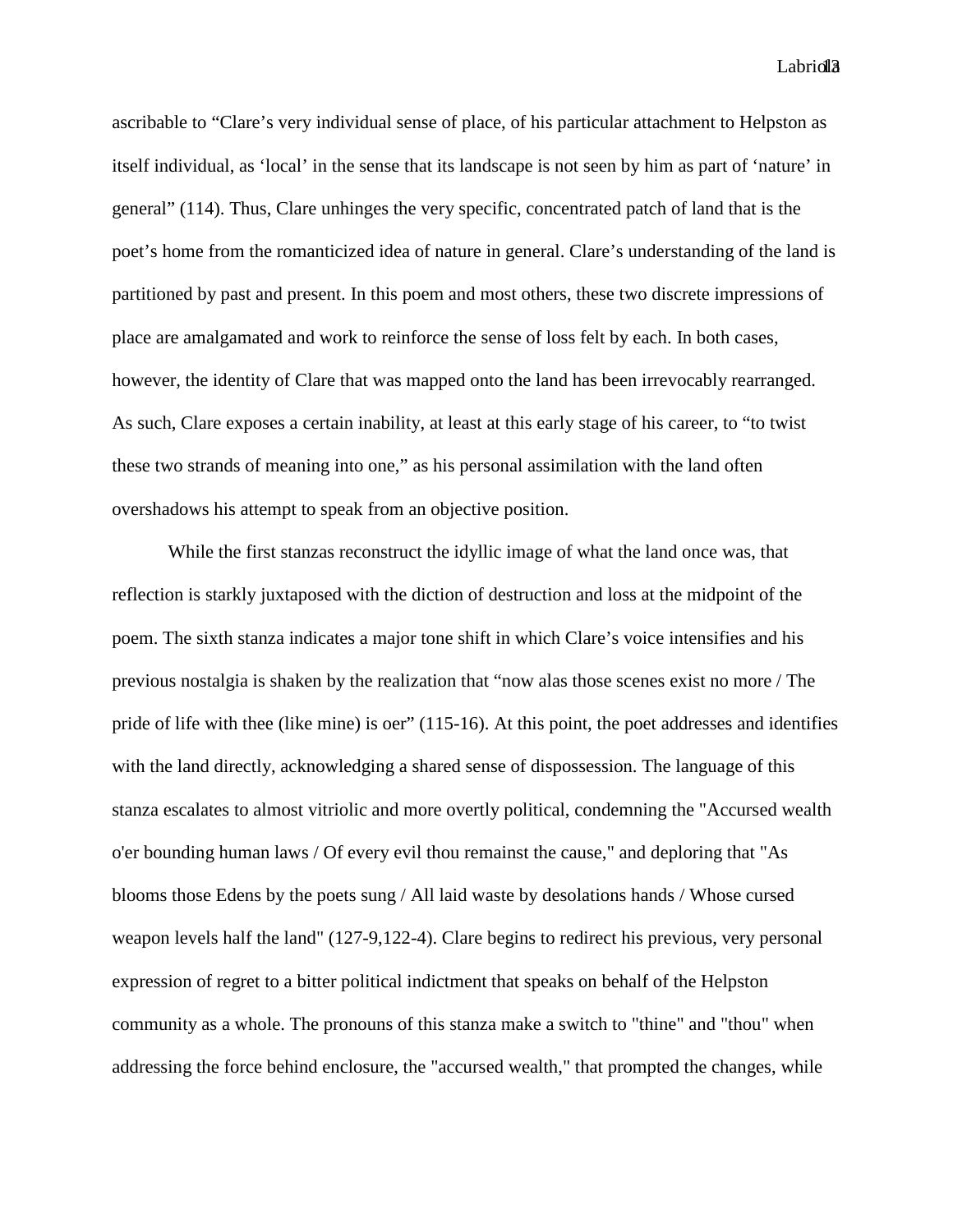using the collective "our" when referring to "our loss of labor and of bread" (132). Here, Clare amplifies his voice to encompass the communal aspects of village life and turns his focus on the breaking up of that shared space "Which once industry cherish'd in her arms" (136). That coexistence between man and nature has been ruptured, along with that "Peace and Plenty known but now to few" which was once "known to all" when "labor had his due / When mirth and toil companions thro' the day / Made labour light and pass'd the hours away" (137-40). Clare again defends the significance of the land not only for his own sentimental reasons, but because it was the underpinning of Helpston's rural functioning. As E.P. Thompson asserts in *Customs in Common*, "Clare may be described, without hindsight, as a poet of ecological protest: he was not writing about man here and nature there, but lamenting a threatened equilibrium in which both were involved" (Thompson 180). In these lines we see the fusion of man and nature in Clare's response to their severance. Ingrained in Clare's sorrow for the land is his repining of the way of village life, a network of exchange between land and man as well as between commoner and commoner. This idea of sharing, of access and temporary tenancy without possession has been cleared, and with it a community ethos is disassembled.

In this way, we witness Clare's attempt to interweave the personal with the political, refocusing his perspective from the fixed, subjective angle of the previous stanzas to a panoptic social view that captures the widespread influences of the land limits. As Raymond and Merryn Williams underscore, the concept of enclosure in Clare's verse "is a complex and shifting term" that becomes the "cry of his class and generation against their fundamental subordination, concentrated in an outcry against the most immediate and most visible phase of change" (Williams 15). As Clare again accuses the machine of profit as "the cause that levels every tree" where "woods bow down to clear a way for thee," the use of common land is superseded by an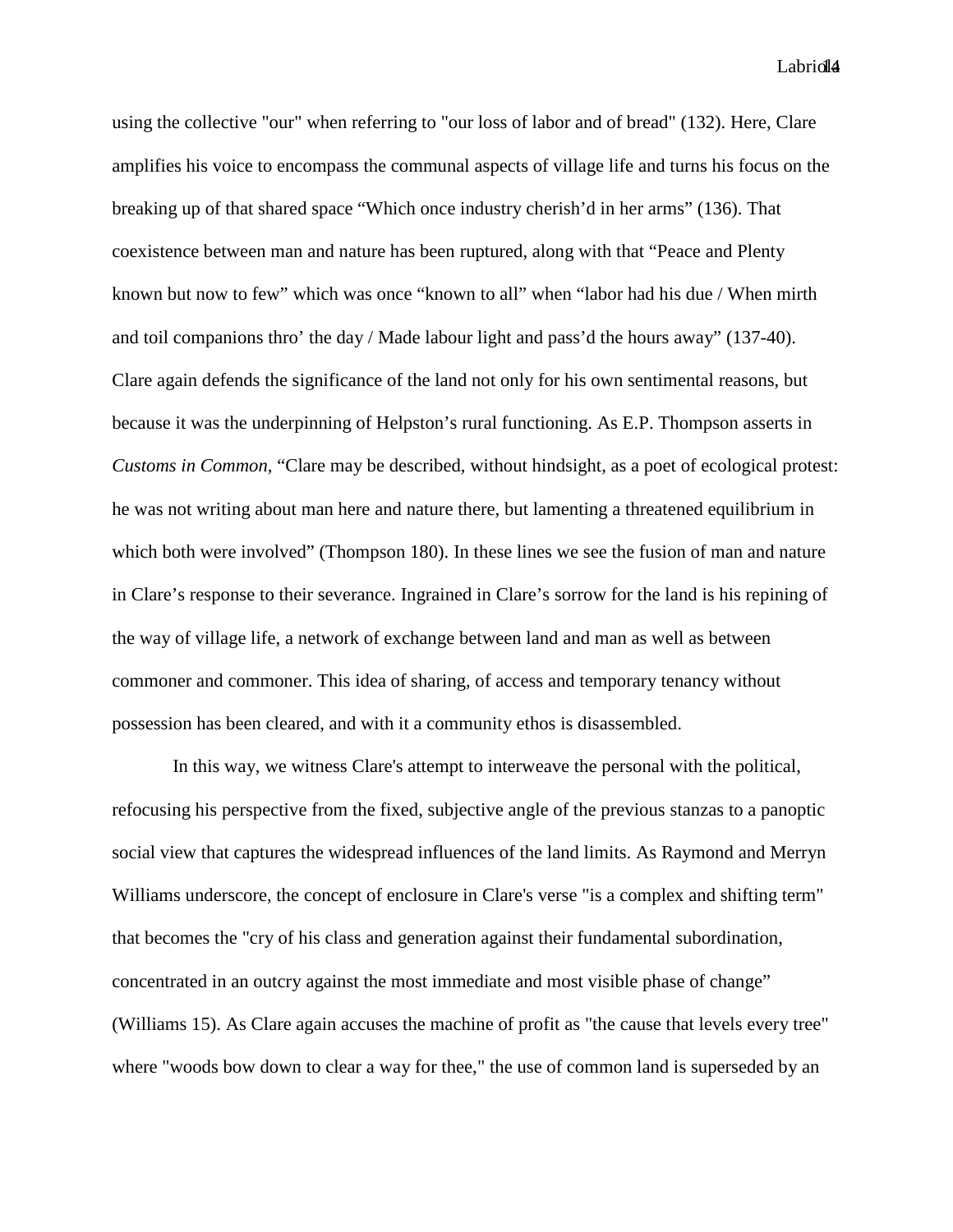Labriol<sub>15</sub>

unwarranted interference by economically-driven man. This disruption of nature is a disruption of that harmony that Clare and his community had previously maintained with their landscape without failure.

While the sixth stanza punctuates "Helpstone" with a brief but pointed social protest, the closing stanzas revert back to lamenting that "happy Eden of those golden years" and "those charms of youth" whose growth was synchronized with Helpston's simple prosperity. Again, introspection and retrospection merge and Clare's perception of the land slips into a bit of personal myopia. From this backward gaze that recalls the past throughout the poem, its closing stanzas turn their vision to a future time "when this vain world and I have nearly done / And Time's drain'd glass has little left to run," asking that then "Those charms of youth...I again may see" (167-8, 75). In a final poignant wish, Clare entreats, "May it be mine to meet my end in thee / And as reward for all my troubles past / Find one hope true to die at home at last" (176-8). More than despair, the last stanzas resound with an utter feeling of hopelessness and deprivation as the comforts of the past are irreversibly removed. That Clare envisions the land as the place where he will "meet (his) end" serves to reiterate Helpston and "the charms of youth" as a paradise on earth, an Eden that he may return to after death. This notion thus raises the question of what role nostalgia plays in how Clare paints the landscape of his childhood. These desires are somewhat utopic and present Clare's local Eden as a dream that is as unsustainable as the perpetuation of youth. While clinging to that bucolic ideal, it is this gilded image that proves impermanent, and it is that idea of impermanence that Clare remains permanently unable to overcome in his poetry.

In many ways, Clare's nostalgia for childhood is also a longing for a time before he saw himself as different from his fellow villagers, before his poetic ambitions developed in him a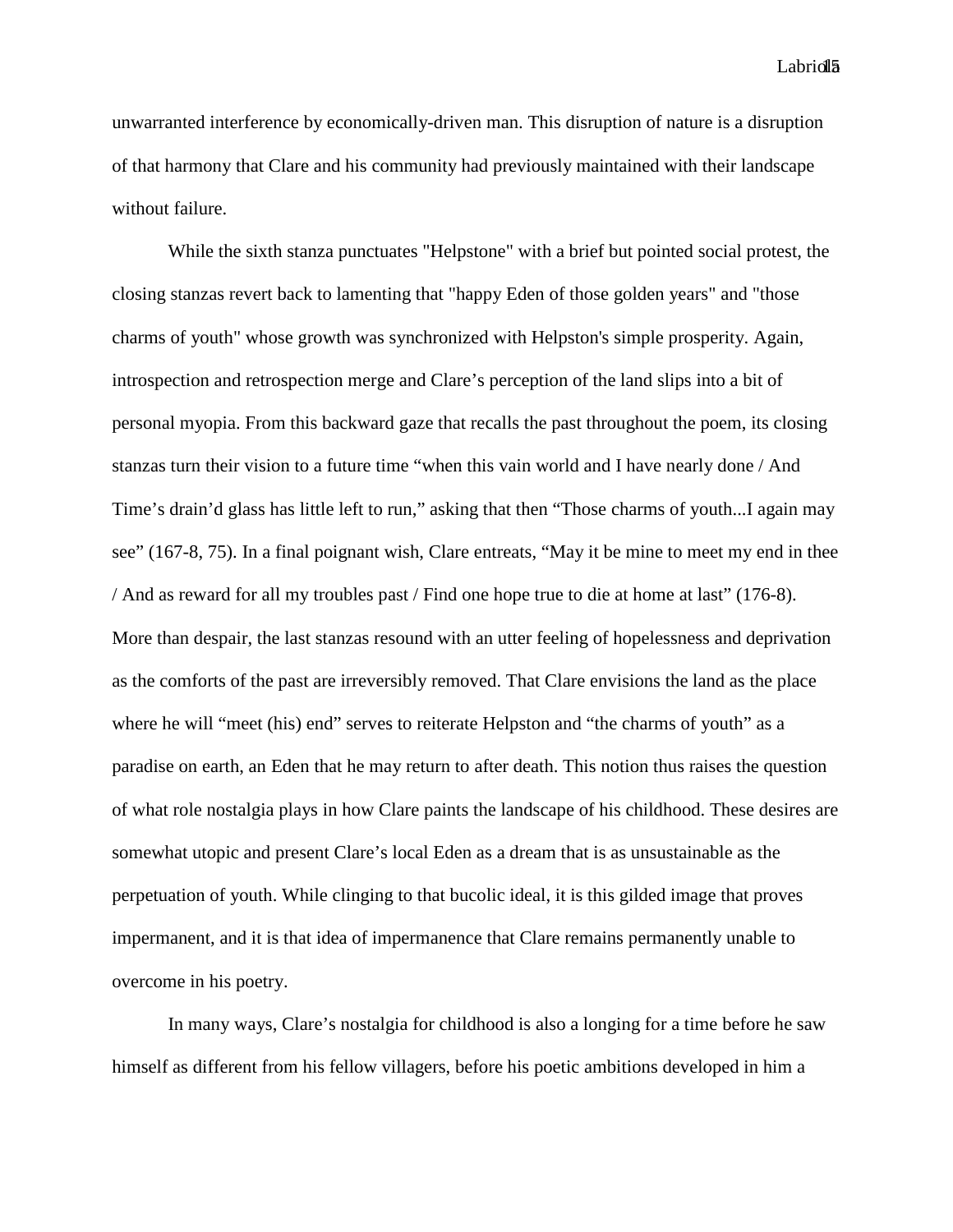Labriol<sup>16</sup>

sense of estrangement from his community. While "Helpstone" is largely written in reverence and adoration for the poet's home village, the poem's opening lines betray a conflicted relationship between Clare and his community. Beginning by hailing the "humble Helpstone where thy valies spread," Clare then ascertains the village's plebeian social position as "thy" mean village" that remains "Unknown to grandeur and unknown to fame" (1-3). While, from a socioeconomic standing, there is an accuracy to Clare's classifying his village as "mean," the poet's characterization of his home as "humble" goes beyond its economic boundaries. Clare pronounces the village an "Unletterd spot unheard in poets song / Where bustling labor drives the hours along / Where dawning genius never met the day / Where useless ign'rance slumbers life away" (5-8). There is a sense of ambivalence, even segregation that comes through these lines, where Clare's developing desire to pursue poetry and nurture that "dawning genius" becomes incompatible with his rural location. Thus, Clare's feeling of isolation within his own village is magnified in his presentation of Helpston's isolation from a more literary-saturated environment. At this point, we begin to see the divergent associations of Clare's status as 'peasant poet' and his struggle to reconcile one identity with the other.

As Merryn and Raymond Williams discuss in their critical introduction to Clare's *Selected Poetry and Prose*, there existed a dual, external perception of the 'peasant' lifestyle during Clare's time. From one angle, the rural laborers were ascribed general qualities of insolence, "roughness, rudeness, earthiness; the familiar descriptions as uneducated and ignorant" (Williams 5). In another view, they were "simple, honest and natural; blessed by a sweet and direct sensibility of all living things; virtuous and wise in their intimacy with nature" (5). While these incongruities are assigned to the "external point of view, often specifically urban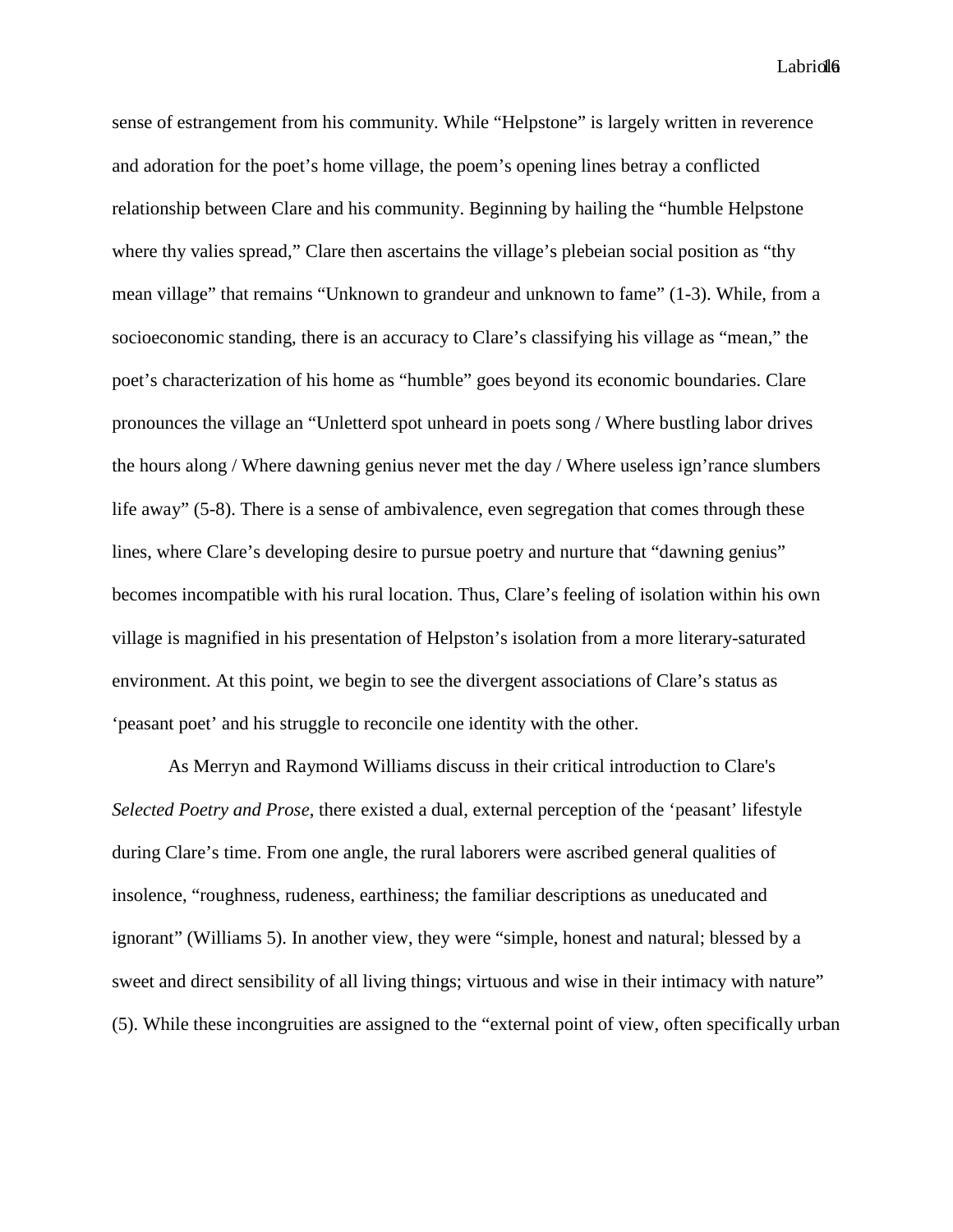Labrioll<sup>7</sup>

or metropolitan" (5), it is evident that Clare himself, with his very internal vantage point, also discerns and renders these disparate characteristics in his poetry.

It is through these opposing sentiments of rural life as being both coarse or "uneducated" and "blessed" by a natural sensibility that we discover the richest connections between "Helpstone" and other poetic representations of rusticity, most notably Thomas Gray's "Elegy Written in a Country Churchyard." While the young Clare would proclaim that James Thomson's *The Seasons* and John Milton's *Paradise Lost* established the bedrock of his poetic craft, Gray's elegy was among the most venerated in the eighteenth century, and one that aired attitudes resonating deeply with the budding poet (Bate 101). Gray's poem reveals a solitary speaker visiting a rural churchyard who, upon his observation of the graves, begins a long meditation on the lives and deaths of the villagers, reflecting on the mortality of humankind and eventually envisioning his own death.

The nucleus of Gray's "Elegy" addresses the idea of potential never allowed to thrive, of great minds that could have been, had they been relocated and fostered outside of their limited, and therefore limiting, rural environment. This danger of an intellectually-stunted growth due to an environment lacking in literarily fertile turf is a fear plainly present in Clare and further underscored by Gray's poem. Clare's image of a "dawning genius" in Helpston that "never met the day" rings with the echo of Gray's regretful recognition: "Full many a flow'r is born to blush unseen / And waste its sweetness on the desert air" (55-6). Similarly, where Gray indicates the villagers' graves as "their lowly bed," Clare opens his description of Helpston itself as a "mean village" that "lifts its lowly head" (Gray 20; Clare 3). This translation of Helpston's "lowly head," by paralleling Gray's depiction of a cemetery, likens the village's existence to a state of vapidity and "slumber" that resembles the grave, connoting two discordant impressions of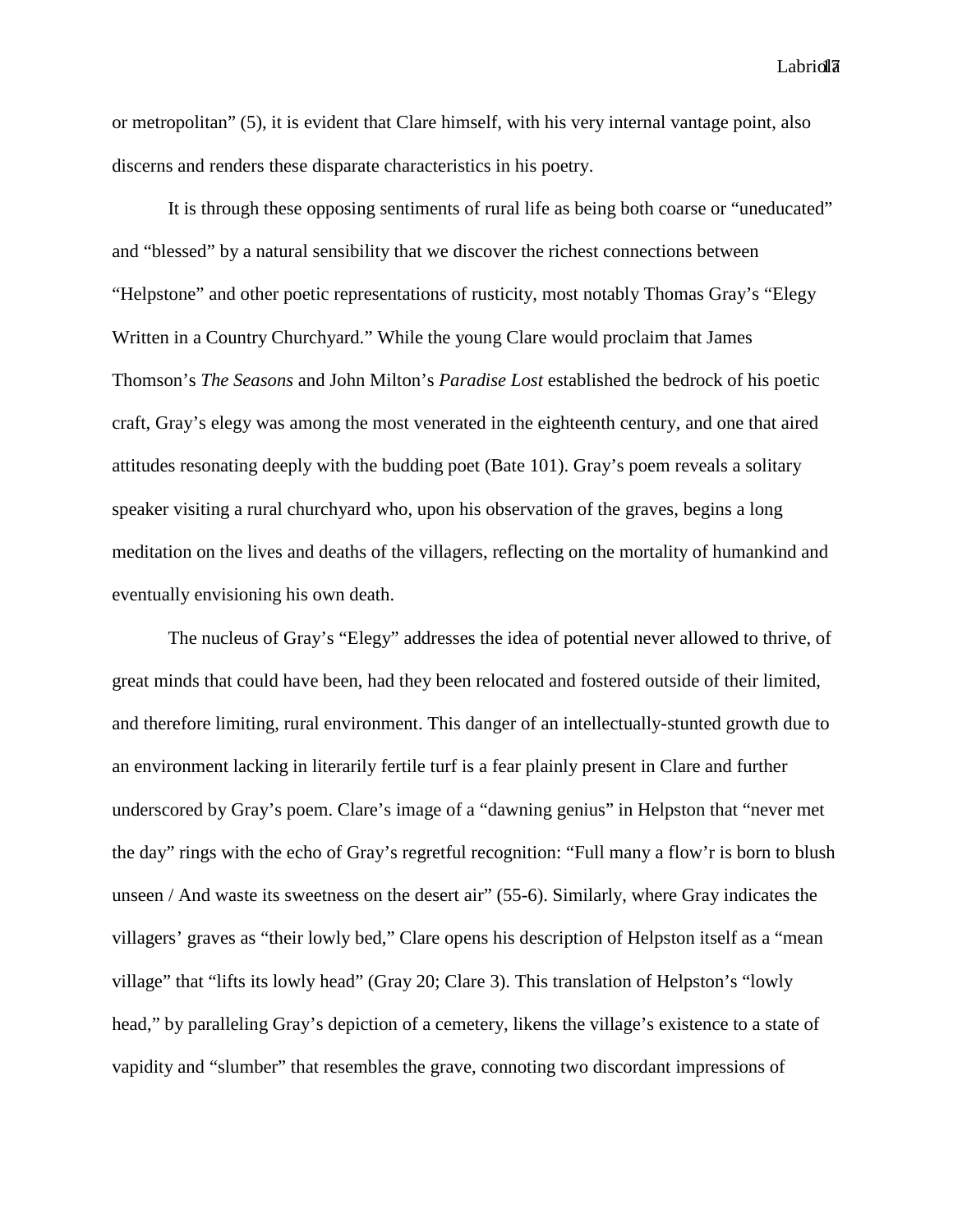Labriol<sup>18</sup>

Clare's home as possessing the tranquility of repose and, at the same time, the "useless ign'rance" and listlessness of death (8). In viewing the graves, Gray remarks on their epitaphs as "uncouth rhymes and shapeless sculpture" with "their name, their years, spelt by th' unletter'd muse" (79,81). Clare recalls these lines in his account of Helpston as a place where there is "No minstrel boasting to advance thy name," but instead an "Unletterd spot unheard in poets song" (2-3). Nevertheless, in this statement it is Clare's own voice that participates in the theme of poetic immortalization, eternalizing not only his name in verse but also that of his native place. Clare also overturns the anonymity of place in "Elegy" by directly naming his village throughout the poem and in its title, distinguishing his community specifically rather than operating within a representational space as Gray does. This trope of anonymity in Gray's poem also reveals itself in its contemplation of an unknown villager whose genius perhaps rests forever unclaimed in the grave. Clare's poetry, then, signifies an effort to unfasten himself from that same fate of Gray's "mute inglorious Milton" (59).

Clare noticeably identifies with the tone of Gray's "Elegy," demonstrating a sense of kinship with the buried farmers, while also aligning himself with the pensive and secluded poet who looks on his community from an intellectual and literary distance. His allusions to "Elegy" are evidence of Clare's own awareness of his standing as a countrified genius who straddles both rural and literary spheres. Among the many tensions present in "Helpstone," its subtlest yet apparently most immitigable is Clare's inconsistent illustration of Helpston itself. In his portrayal, Clare is challenged by his attempt to balance an inclination to idealize his community with a temptation to lay bare its unenlightened circumscription. Much in the same way Clare communicates a contradictory relationship with Helpston, Gray's "Elegy" articulates a binary impression of village life. Acknowledging the villagers' "sober wishes" that "never learn'd to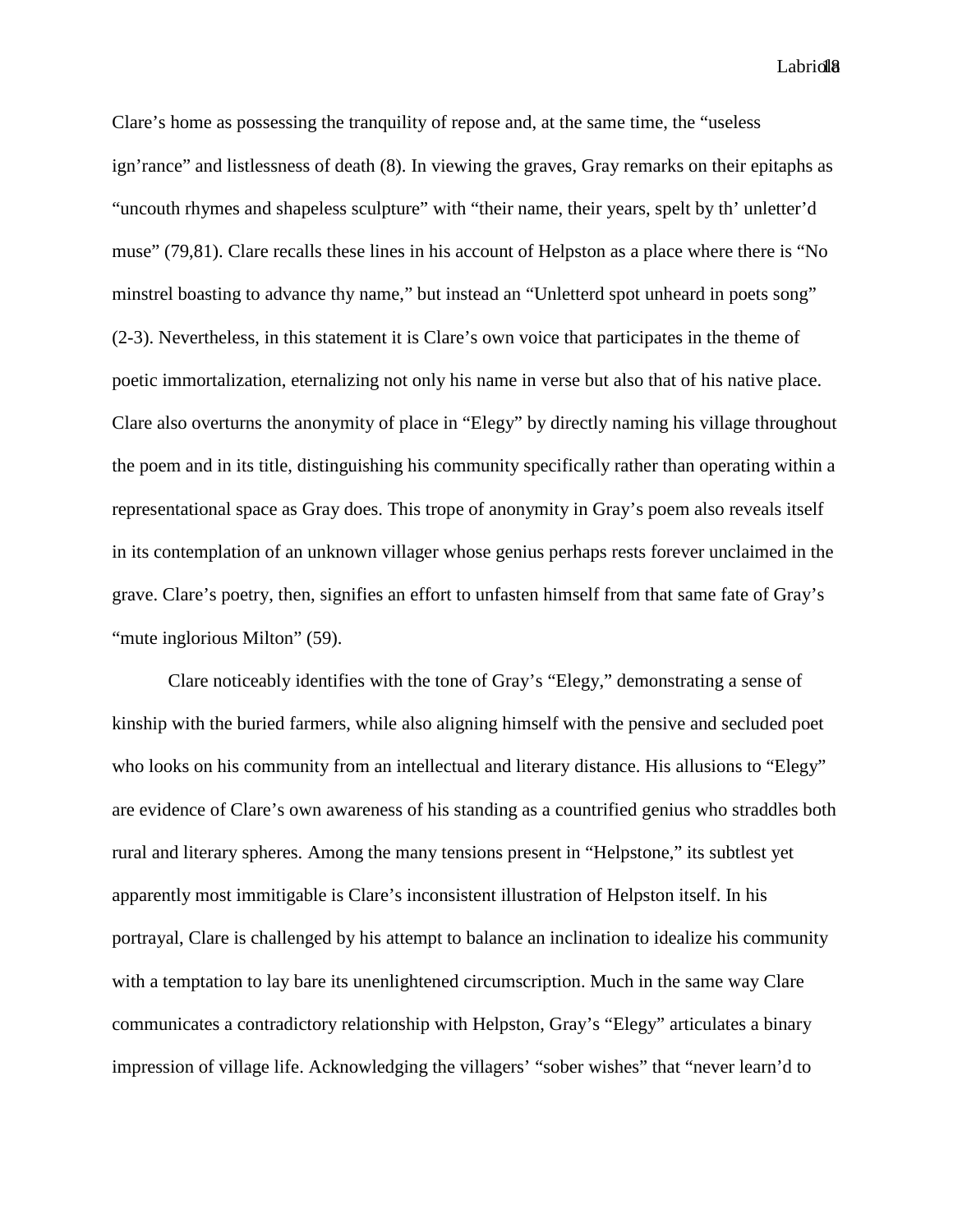Labriol<sup>19</sup>

stray" from their "noiseless tenor" and, therefore, were never heaped in "the shrine of Luxury or Pride," Gray lauds the simple dignity and moral substance of the countryside (74,75,71). While Clare, too, esteems his community's natural contentment and quiet comforts, there is also a prolonged expression of anxiety that his own voice is kept stifled and "noiseless" within the confines of his muted village, creating a desire to venture beyond that "cool sequester'd vale of life" (Gray 74). Clare's "low genius" remains "unknown nor heeded" in its attempt to rise "above the vulgar and the vain" of Helpston, communicating a sense of alienation in which his wandering on the "doubtful road" of literary pursuit is met with "railing envy" and understood as a "vain wish" (9-10,12,16).

The schism between Helpston and a modern, literary world is concentrated in the paradoxical 'peasant poet' identity that surfaces within Clare's work. As the Williams' introduction reminds us, the conception of the peasant poet conveys with it "a sense of property...at its root: the property of being a peasant, the property of being a poet" (7). Clare's position is at the intersecting area of these properties, and yet, because of his ambivalence, he remains partially removed from both, resulting in only a partial ownership of each. These two strands of identity tug in opposite directions but with equal force, and Clare's poetry manifests the complications and complexities of this tension and his relationship to it. Despite Clare feeling as though Helpston's rural seclusion keeps him disadvantaged and disconnected from a poetic currency, he also testifies with great vehemence against the obtrusion into his village from the outside culture. Somewhat futilely, Clare desired Helpston to operate as a sort of bucolic microcosm, a georgic ideal inviolable to the alterations of an increasingly capitalist modernity, yet still receptive to the sophistication of an educated class. However, this vision of a hybrid rural location was ultimately unrealizable. Part of the country's agrestic charm rested in its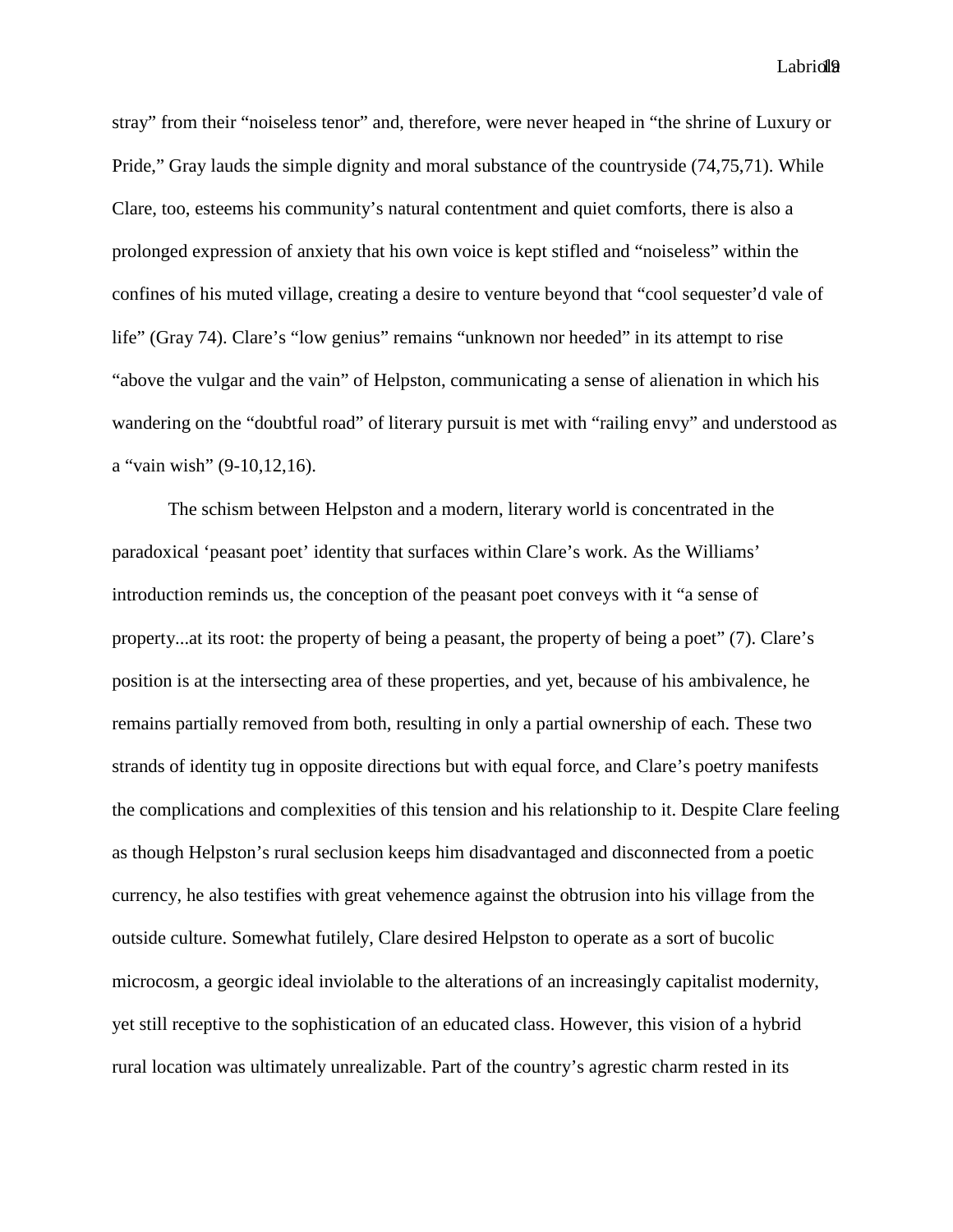$Labri@@$ 

organic, unpolished naturalness. To refine a place and a people diversely unrefined is to change them utterly, and therefore Clare's association with the terms 'peasant' and 'poet' remained utterly disjointed.

While Clare's feelings toward his native place are conflicted in "Helpstone," his dissatisfaction is ultimately eclipsed by a much lengthier, tenderer testament of his sentimentality toward the village life and its landscape before enclosure, a picturesque image that enwraps an equally charmed depiction of his childhood. Thus, following its initial stanza's vein of discontent, the rest of "Helpstone" is inflected towards the past, and it is in this reminiscence that we trace Clare's tone braiding with that of Oliver Goldsmith's *The Deserted Village.* Just as he does with Gray's "Elegy," Clare tailors this canonical work to fit the mold of his own experience. Published in 1770, Goldsmith's poem provides cultural commentary and social criticism that convicts the wealthy of a community's dismemberment and, like Clare, plaintively articulates a personal sense of loss and intrusion. While the poet addresses this village as "Sweet Auburn" in its opening line, that name is believed to be a fictional place, though Goldsmith's description is likely that of his actual home village of Lissoy, Ireland (Walsh 352). In the same manner that Clare differentiates his "Helpstone" from Gray's churchyard by specifying the actual village, Clare's account of place is also distinguished from Goldsmith's in its particularity. While the invented place of Auburn functions as a representational space for Goldsmith, "Helpstone" is a direct identification of Clare's native place. This designation of place is a step toward deanonymizing and personalizing the space that holds the poet's experience, tethering his nostalgia to that spot with an exactitude absent from *Village*.

Between Goldsmith's and Clare's individual expressions of loss, there are notable and defining differences. There are, nevertheless, also sentiments voiced by Goldsmith that are surely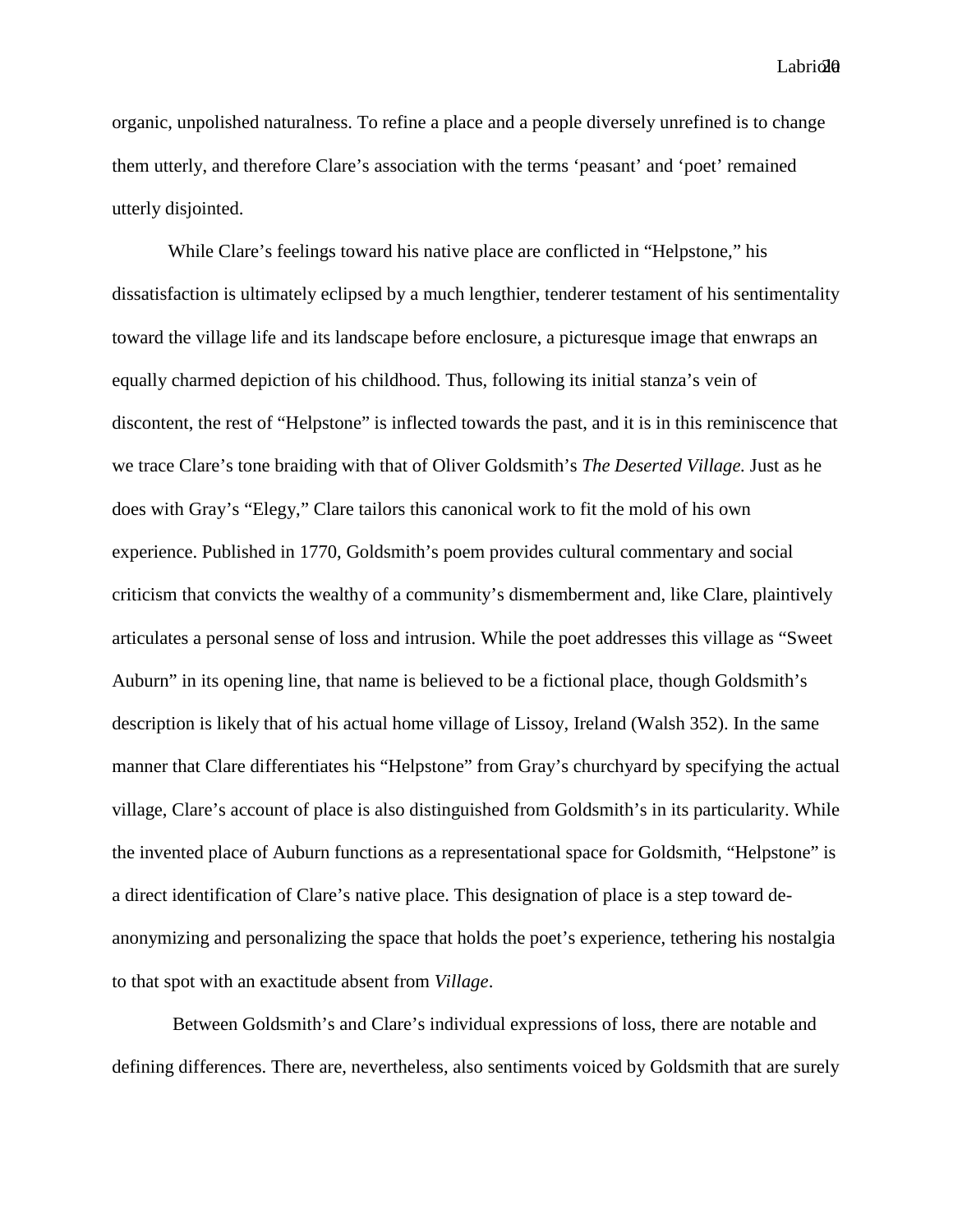$Labri\mathcal{A}$ 

emulated in Clare's "Helpstone." The root of each poem is seated in nostalgia and a recollection of the "humble happiness" of "innocence and ease" before the experience of change fell upon the poets' particular homes (Goldsmith 5,8). This spirit of longing for things past grips *Village* from the beginning, a mood equally powerful in "Helpstone," with Clare's "dear, departed charms" recalling Goldsmith's sorrowful resignation that, from his "sweet smiling village…all these charms are fled" (Clare 119; Goldsmith 34-5). Moreover, "Helpstone," like *Village*, is propelled by a fallen image of the country side and a lament for the loss of interaction between the laborers and the land. The precious, finer points that ornamented Helpston's scenes are "now all laid waste by Desolation's hand" just as Goldsmith's own bucolic image is dismantled by the wealthy "tyrant's hand" (Clare 107; Goldsmith 37). Accordingly, rather than adhering to traditional forms of pastoral poetry in which the rustic is romanticized, idealized, and softened, both Goldsmith and Clare reveal their rural settings, once "unmolested, unconfined," as being clearly vulnerable to the "ignorance of wealth," and as places now "trembling, shrinking from the spoiler's hand" (Goldsmith 49,63).

Through the use of vignettes, each poet conveys familiarity with rural rituals and activities, which ultimately makes the loss of a communal landscape more deeply felt. Goldsmith's speaker remembers "the mingling notes" that "the milk-maid sung" and Clare, the "shepherd's wooly charge / Whose constant calls thy echoing vallies cheer'd" (Goldsmith 116- 17; Clare 106-7). However, where Goldsmith's memory cleaves to a previous scene animated principally by the villagers, Clare's account documents a loss of nature itself, almost entirely removed from human presence, aside from his own observations. While Goldsmith reminisces about "the village murmur" of "the playful children just let loose from school / The watch-dog's voice that bayed the whispering wind," or the "many a gambol" that "frolicked o'er the ground,"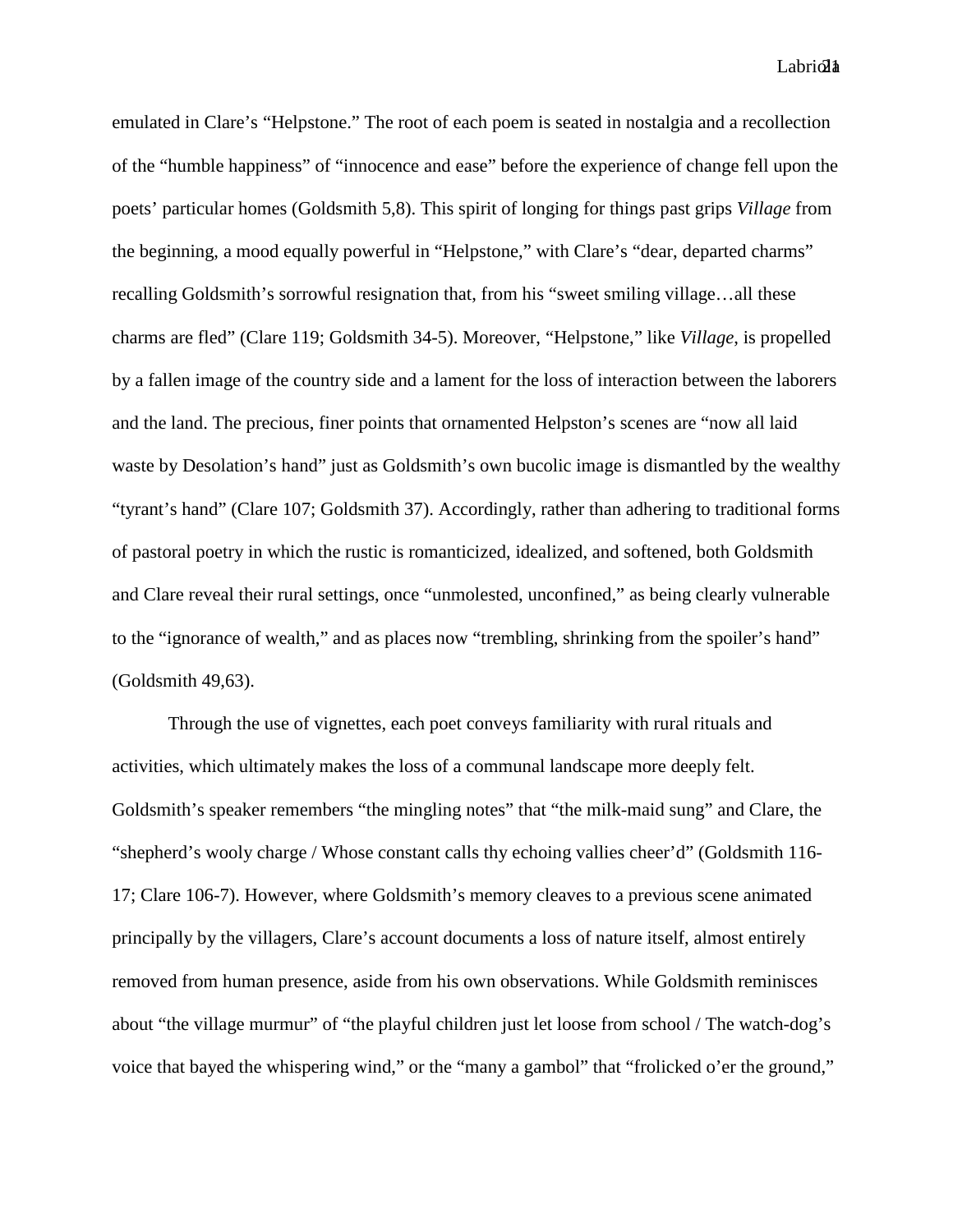$Labri@2$ 

Clare casts his mind back to the "golden kingcups," the "silver dazies," the "pale lilac…courting in vain each gazer's heedless view / While cowslaps…bow'd to shun the hand in vain" (Goldsmith 114,120-21; Clare 97-8,101-4). Each poet mourns his home's dismemberment and depopulation. Nonetheless, while Goldsmith laments a clearance of the people who enlivened Auburn, a withdrawal that causes "the sounds of population [to] fail," Clare paints a disassembled scene comprised primarily of nature itself, defining Helpston's beauty and losses by the complexities of its ecology.

Clearly, both poems present a vacant place that still abounds with memory. Goldsmith evokes Auburn's vitality by recalling its villagers, with their "loud laugh" and "sweet confusion," remembering the songs of the milk-maids, the school master, the village preacher "to all the country dear," the "village statesmen [who] talked with looks profound," the "farmer's news, the barber's tale / …the woodman's ballad," or the smith's "dusky brow" (122- 3,141,223,243-5). Clare, too, memorializes the "shepherd's wooly charge" and "those sports those pastimes" that remain integral features of his village fondness, but "Helpstone" is far more interested in and saturated by the poet's solitary contact with his surrounding natural world. Clare mourns Helpston's "vanish'd green" not because it has been bereft of its people, but because there once "flourish'd many a bush and many a tree" and where there was once a brook "now the brook is gone" (83-5). For Clare, then, the despoiling he grieves is that of the land itself, a denuding of the features that invigorated his patch of 'Eden' before the interference of enclosure, again emphasizing an ecological sensibility rivaled by few of his contemporaries.

A division of past and present perspectives arrange Goldsmith's report of his evacuated village, an organization that occurs in Clare's "Helpstone" as well. *Village* captures the changing rural life of Auburn through a perspectival movement, a panning from a retrospective vision of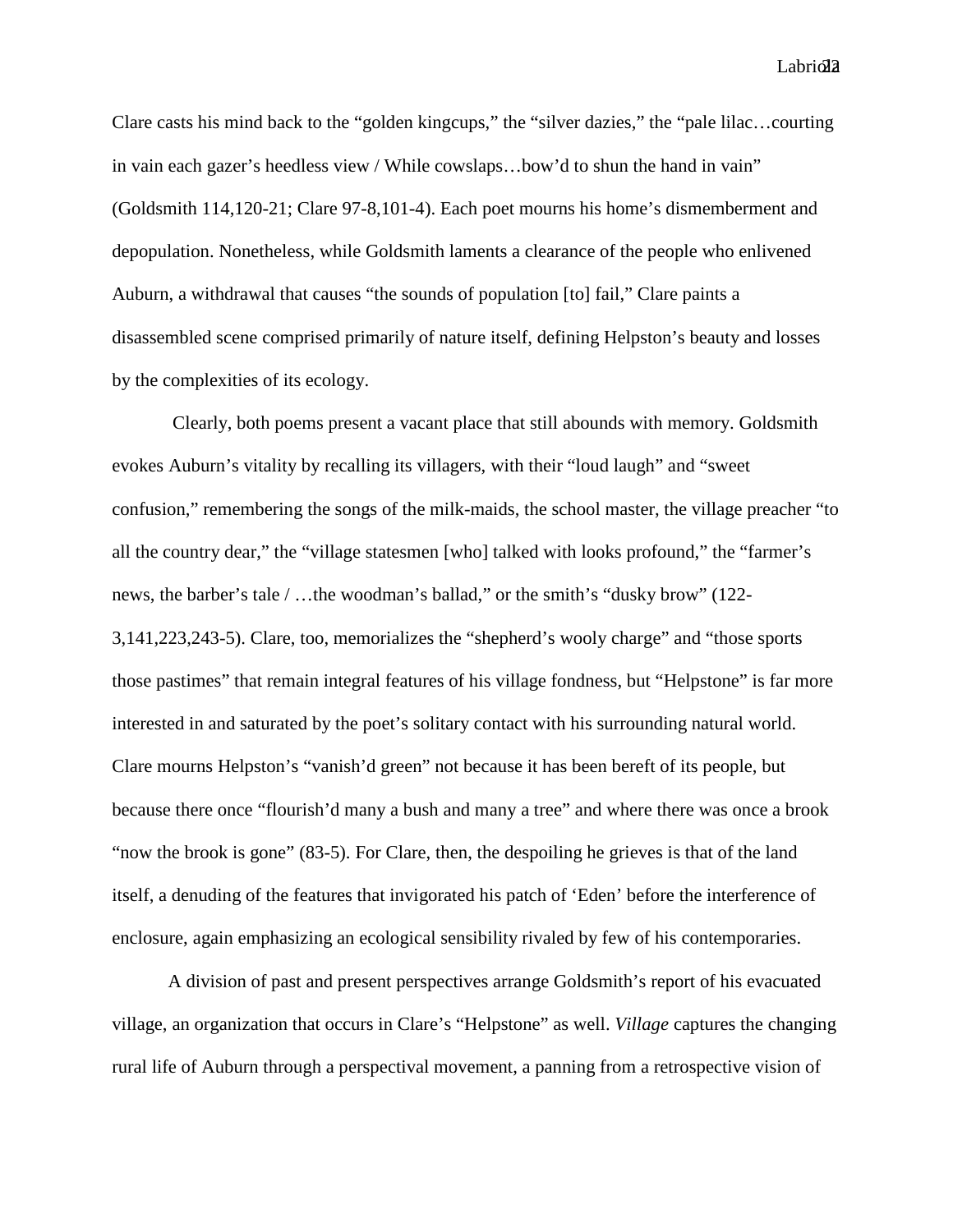$Labri $\partial \mathfrak{z}$$ 

the past village to one of its present state, eventually considering the lives of the villagers who emigrate to new lands. Goldsmith's townspeople have fled to "distant climes, a dreary scene, / Where half the convex world intrudes between." The speaker admits, "I still had hopes, my latest hours to crown, / Amidst these humble bowers to lay me down/ [...] / Here to return – and die at home at last" (85-6,96). These lines are directly invoked in Clare's final and most emotional lines where he, too, wishes to "Find one hope true to die at home at last" (178). However, where Goldsmith offers speculation of a new place to which the inhabitants of Auburn are presumably emigrating, no such alternative appears in Clare's account. As "Helpstone" winds down, the poet states in a few plangent lines, "May it be mine to meet my end in thee  $/[...]/$  And every wish that leaves the aching breast / Flies to the spot where all its wishes rest" (176,186-7). The present tense here is especially striking, as it expresses a perennial hope that the poet keeps of wanting to meet his end at home, differing from Goldsmith's phrasing in which he regards a similar desire in the past tense, remarking, "I *had* hopes" to return home, as though that prospect has been accepted as an impossibility. In the end, Clare does not, perhaps *cannot*, desert his village, physically or emotionally, even when its original state has been long since abandoned. It is Clare's immediate presence, his immovability from an evidently mutable environment that creates the emotional exigency throughout "Helpstone."

As an homage to *The Deserted Village*, the parallels between Clare's "Helpstone" and Goldsmith's original are numerous and clearly drawn. However, while the two poems share similar themes of remembrance and displacement, "Helpstone" is no replica. Clare's version, because of his lingering and literal fastening to Helpston, takes on a charge of immediacy and conveys a feeling of contiguity between poet and place. It is in his fresh and peculiar observations that Clare's imitation transcends its 18th century prototype. There is a vibrancy and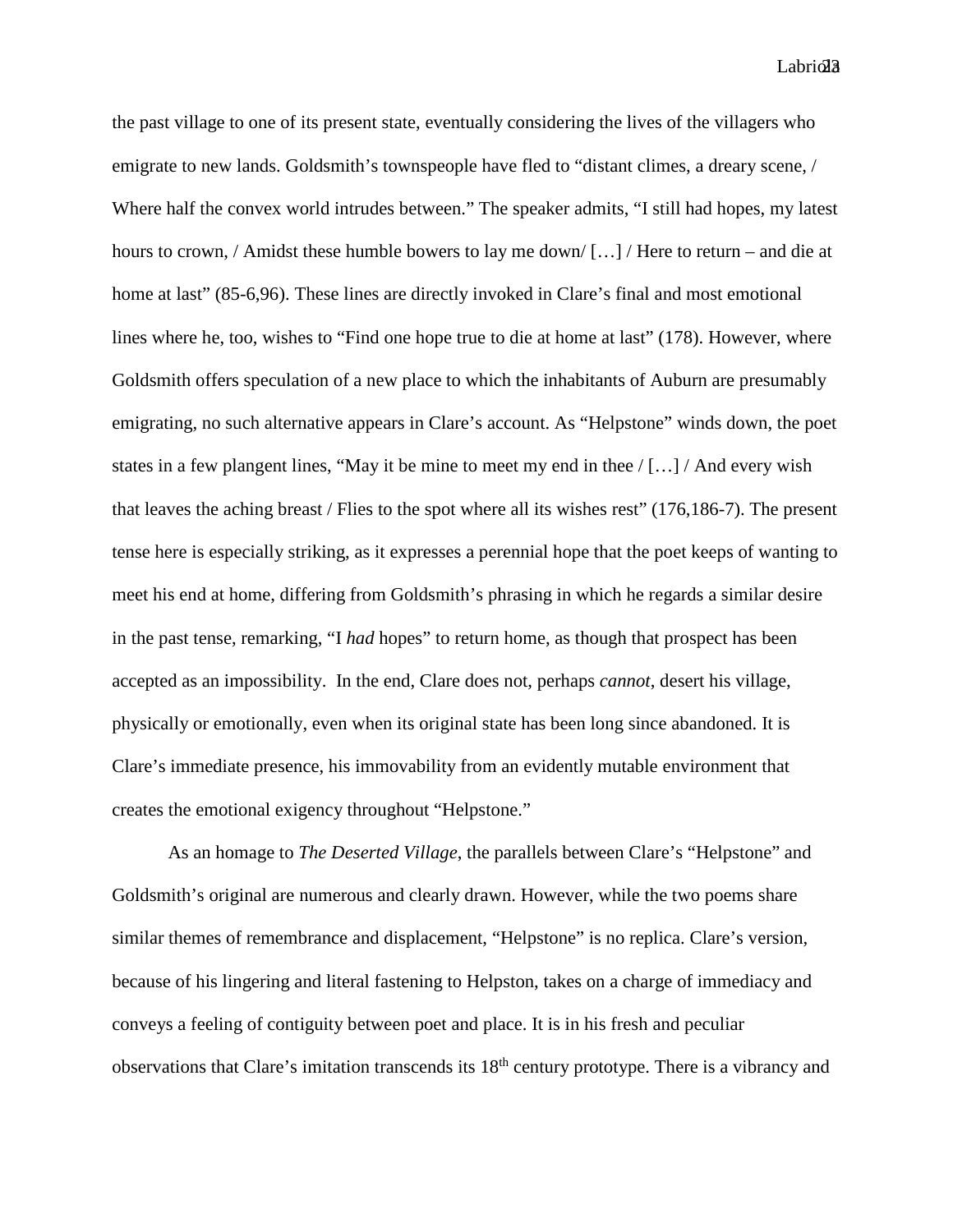Labriol4

intricacy in Clare's landscape, as he notes the dammed brook that once "O'er pebbles dimpling sweet went whimpering on" and delights "To see the beetles their wild mazes run / With jetty jackets glittering in the sun" (76,79-80). This propinquity, the appreciation and sensitivity to minutiae translated from observation to verse, is where the poet deviates from a pastoral poetic tradition toward what the Williams' deem "country poetry" (11). Through instances of urgency and ecological responsiveness in "Helpstone," the peasant poet indicates signs of his early voice finding its own cadence and its ecological perspicacity within and also apart from previous literary motifs.

Clare's rendition of his native place in "Helpstone" is expressly washed in the hues of nostalgia and a longing for his own past in that place, an emotional urgency that nears palpability. A year after "Helpstone" appeared in his debut volume, *Poems Descriptive of Rural Life and Scenery* (1820), Clare produced his next body of work, *The Village Minstrel and Other Poems* (1821), which would continue to purify this voice of the past that was becoming increasingly identifiable as his. In "Childish Recollections," Clare again stops off at a familiar scene and once more, a powerful evocation of boyhood manifests itself in the landscape. However, unlike the scene in "Helpstone," the land is no template on which to mourn the topographical alterations made by enclosure, but rather to regret the emotional changes in the poet himself caused, simply, by the passing of time, the landscape in this case becoming the immutable backdrop that reinforces Clare's own transformation from youth to adulthood. The loss felt by our poet, then, is not so much mapped onto the physical setting itself as it is brought to the surface by memories of youth. A natural reciprocity once existed in the poet's interconnectedness with the land. Where in boyhood Clare held direct interaction with the "ivy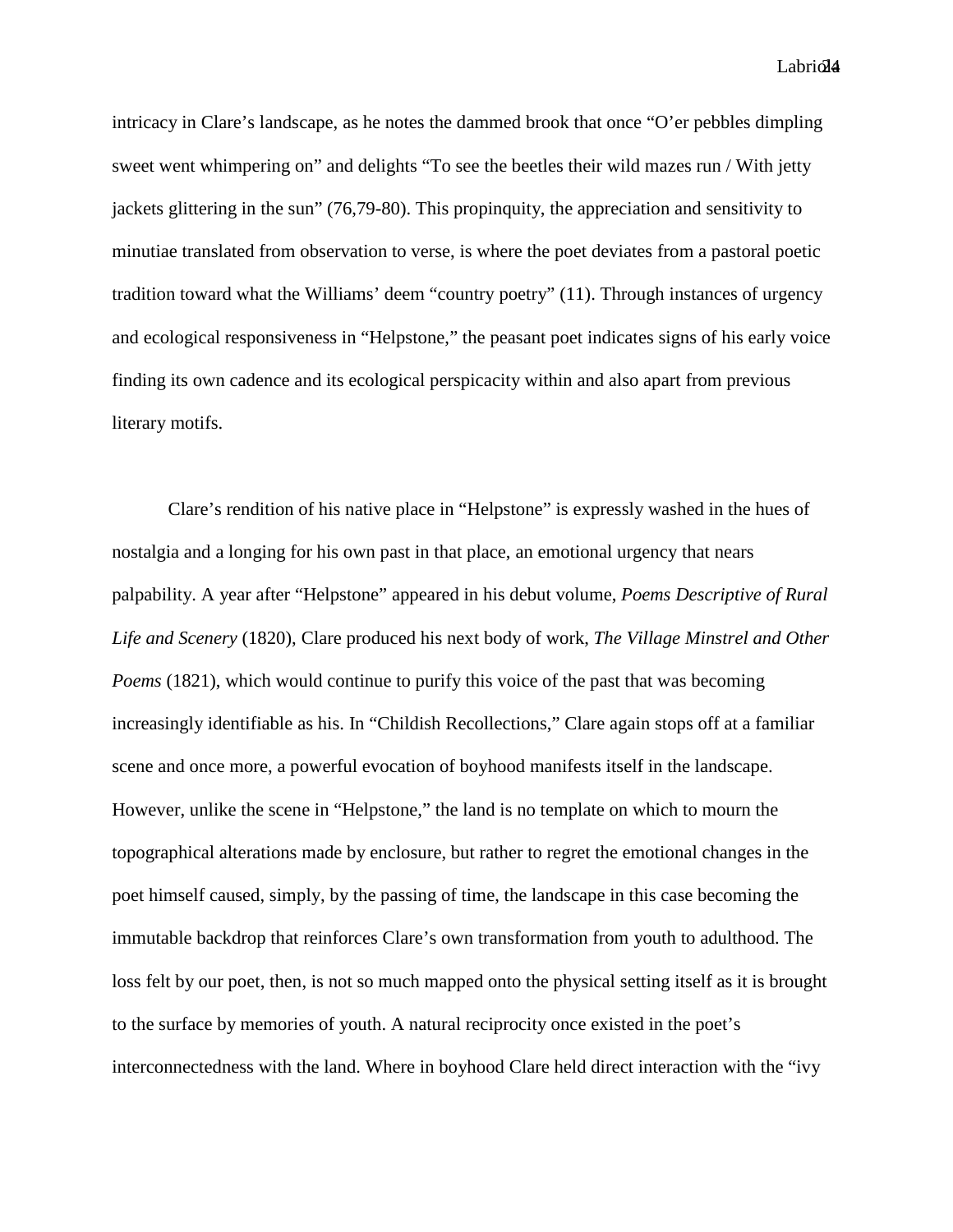$Labri**@5**$ 

bound" tree, the brook, the winding dyke, in adulthood that degree of intimacy has waned. Despite everything "shining" around our poet "just as then" and although he holds in his sight "all my childish scenes," Clare is now deemed an outsider, a visitor who observes but can never again be granted admittance to that scene in its previous animation, conceding, "Sad manhood marks me an intruder now"  $(25,39-40)$ .

A sense of displacement arises in "Childish Recollections" with the same melancholy that is detected in "Helpstone." Nonetheless, as aforementioned, the occasion of "Recollections" is not to evaluate the physical rearrangements made to the land. The barrier between poet and place in "Recollections" is not the fencing or hedging of enclosure, nor is it the felling of a tree, the stoppage of a rivulet, or a marked "No Trespassing" sign. There is clearly a hindrance that prevents Clare from experiencing the area as he would like to again, but the obstruction is subjective and emotional rather than physical. In each memory recalled, the certainty of youth's erosion is pronounced and the pain of that awareness redoubled. The matured poet is now apart from the same space that he was once a part of, a disunion that breeds the central sense of alienation in the poem. This estrangement derives from a relationship between Clare and the landscape whereby the land's identity is conditional on its being the site of Clare's childhood and, accordingly, his childhood experiences are influenced and identified by their occurrence within the scope of that place. In this way, a fragment of Clare's identity seems insulated in this setting, a part of him that he is able to locate through nostalgia, but, of course, cannot reclaim. The feeling of displacement, then, materializes as the poet looks in from the periphery onto a specific place and past that are indivisibly linked and forever out of reach. As previously discussed, the source of Clare's melancholy in "Helpstone" is ambiguous; sometimes it emanates from the physical loss of space and at other times from the loss of youth, resulting in a confused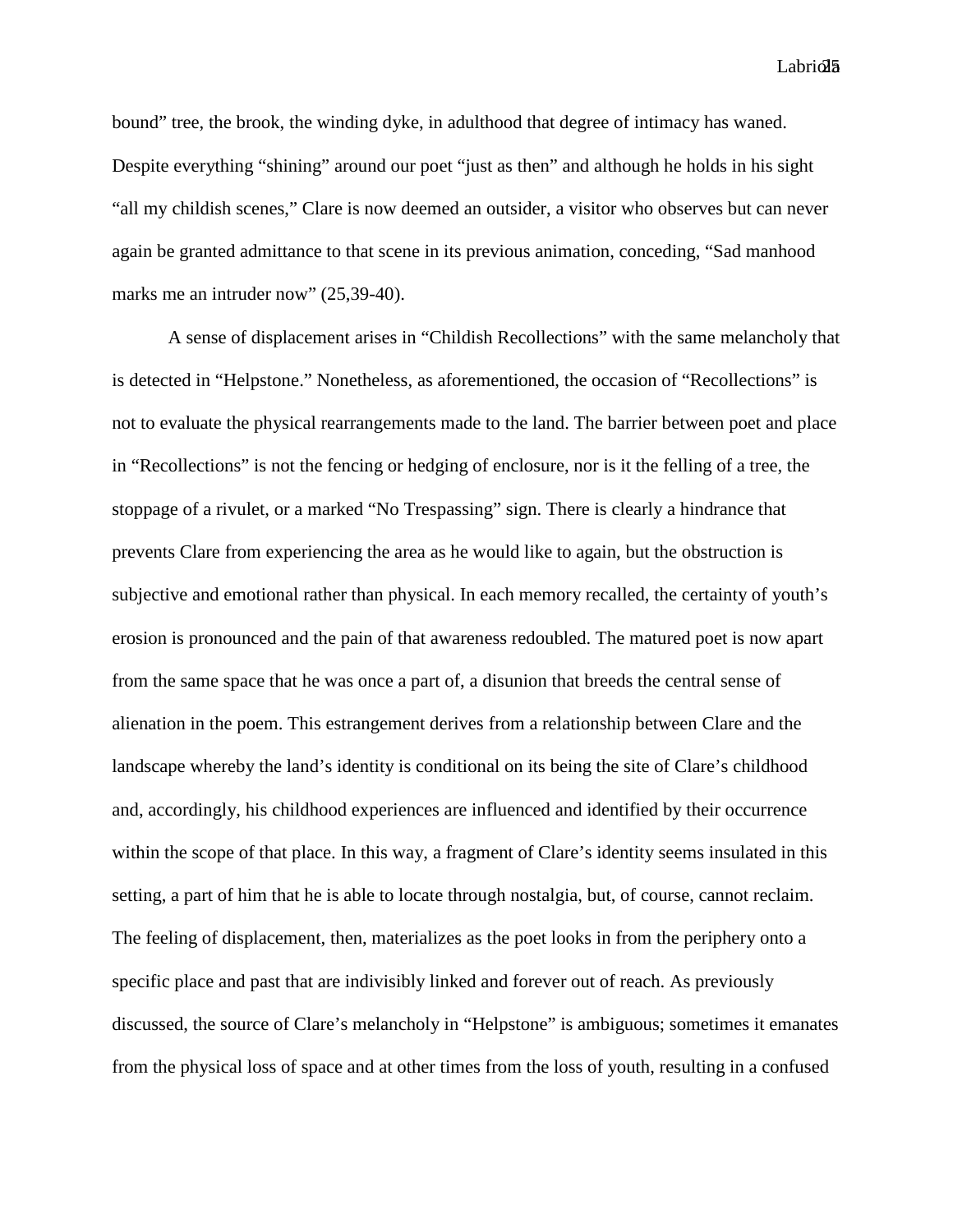$Labri@6$ 

conflation of both. In "Recollections," however, there is no such ambiguity. Writing as a bystander to the replaying of his own past, Clare makes apparent that this sentimentality emerges through a piercing recognition of his own impermanence. While much of Clare's work is differentiated by the poet's capacity to transcend observation and instead to participate and hold exchange with his natural surroundings, in "Recollections" we discover the poet withdrawn and incapable of achieving the same degree of participation he once knew. Time has not only deemed Clare "an intruder now," but a spectator of these visions, almost apparition-like, that he may behold but can never again become.

"Childish Recollections" operates within a well-established poetic approach to youth in which an unchanging natural world serves as a framework within which the poet muses on his own temporality. This intact landscape unfolds for Clare a more conventional mode of contemplation in which the transience of youth is underscored through its contradistinction to a perennial natural world. As Barrell describes it, this "convention of the wanderer returning to the scenes of his childhood" is more traditionally used to communicate this "other theme" of youth's brevity, as opposed to a straightforward description of landscape (112). This theme, one which Barrell points to in Goldsmith's *The Deserted Village* as well, is what the reader expects to come across in "Helpstone," before Clare reveals his equal concern with the changed environment. "Childish Recollections," however, exhibits an untouched scene, though "the cares of manhood now make it seem to Clare less than the Paradise it once was" (Barrell 112). Despite the setting surviving unbroken, the spirit that it once stirred to life in Clare has vacated that space. This position diverges from that of "Helpstone" in which the ephemerality of youth is paralleled by a similarly altered countryside, with each dimension of change serving to intensify the other and thus to intensity Clare's grief. In "Helpstone," by concurrently mourning the modifications of a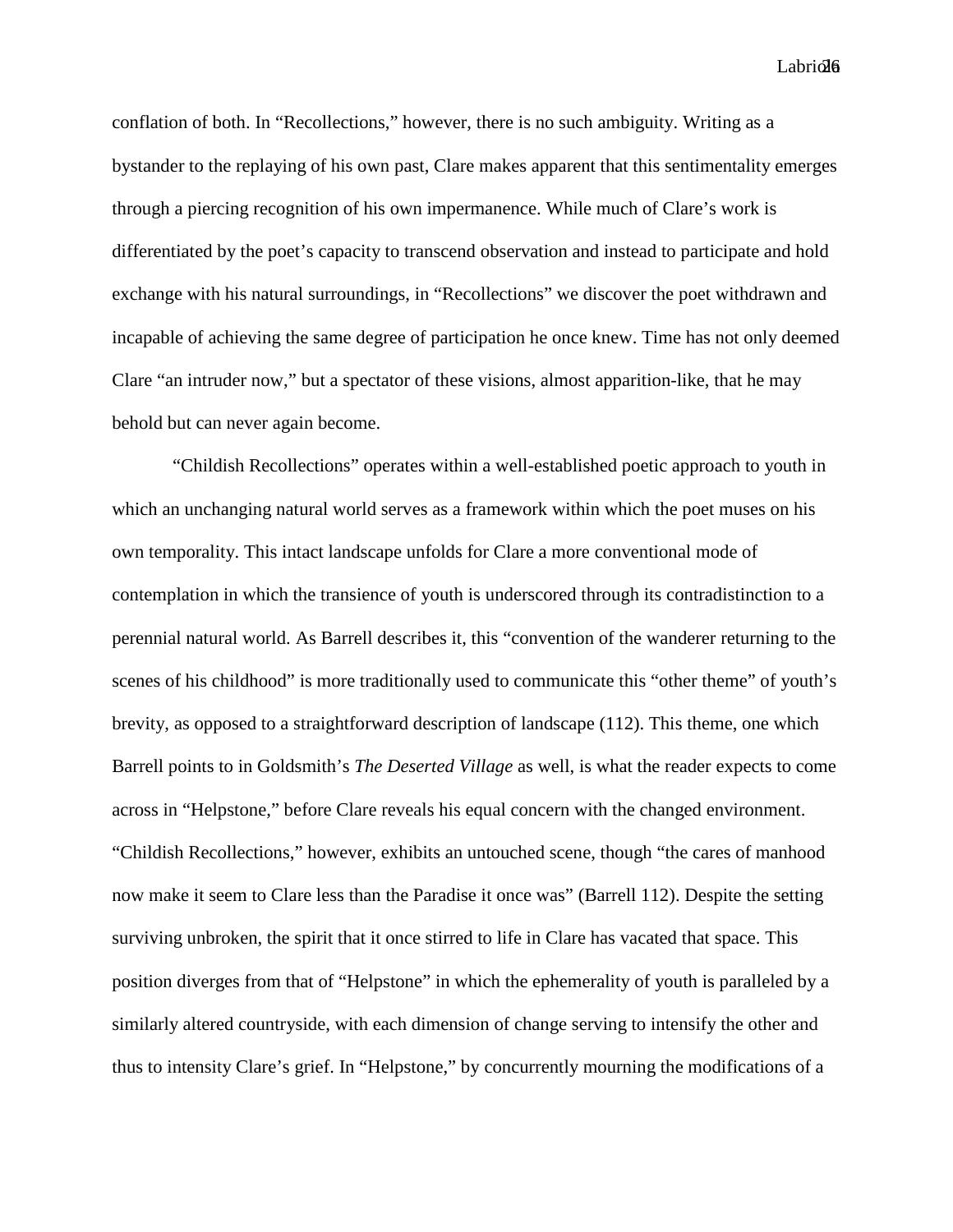$Labri@<sub>2</sub>$ 

temporal and spatial setting, Clare binds his childhood with the landscape to a point whereby the deprivation of one impacts, and even coincides with that of the other. In other words, the destruction of the land damages or barricades the memories that reside there. The inverse occurs in "Recollections:" the land is still physically accessible, emotionally inaccessible for a mature, disenchanted Clare. By opposing the permanence of the place with his own impermanence, Clare's past and place remain overlapped, but the previous communion comes unclasped for the now-grown poet.

"Childish Recollections" reveals a speaker very much wrapped up in a melancholic memory, a reverie of reminiscence that calls forth contradictory emotions. For Clare, each recollection awakened by the landscape is at once "a pleasing toy / Which memory like a lover doats upon" and a reflection met with "tears and sighs" regretting "the things thats [sic.] gone" (1-4). Clare finds the pleasure of remembrance is not only tinged, but overpowered by the pain in acknowledging these irremediable absences, two facets of his emotional response that remain in conflict throughout the work. Clare's stepping into this natural place also has him crossing out of an immediate reality and into a trance-like state where our poet "strolls" through the illusive images conjured by nostalgia (14). Clare's verse captures these images with his typical specificity and rich subjective vision. In witnessing "an old familiar spot," Clare enumerates each landmark and traces the particular memory it revives: "here winds the dyke where oft we jumpt across" (21); "On this same bank I bound my poseys up / And cull'd the sweetest blossoms one by one" (33-4); "Here runs the brook which I have damd and stopt" (41); "Here stands the tree wi clasping ivy bound / Which oft Ive clumb [sic.] to see the chaps at plough" (45-6). The reflections are lucid and personal, bound up in the individualized location that they once took place in, again braiding Clare's representation of place with his experience of the past.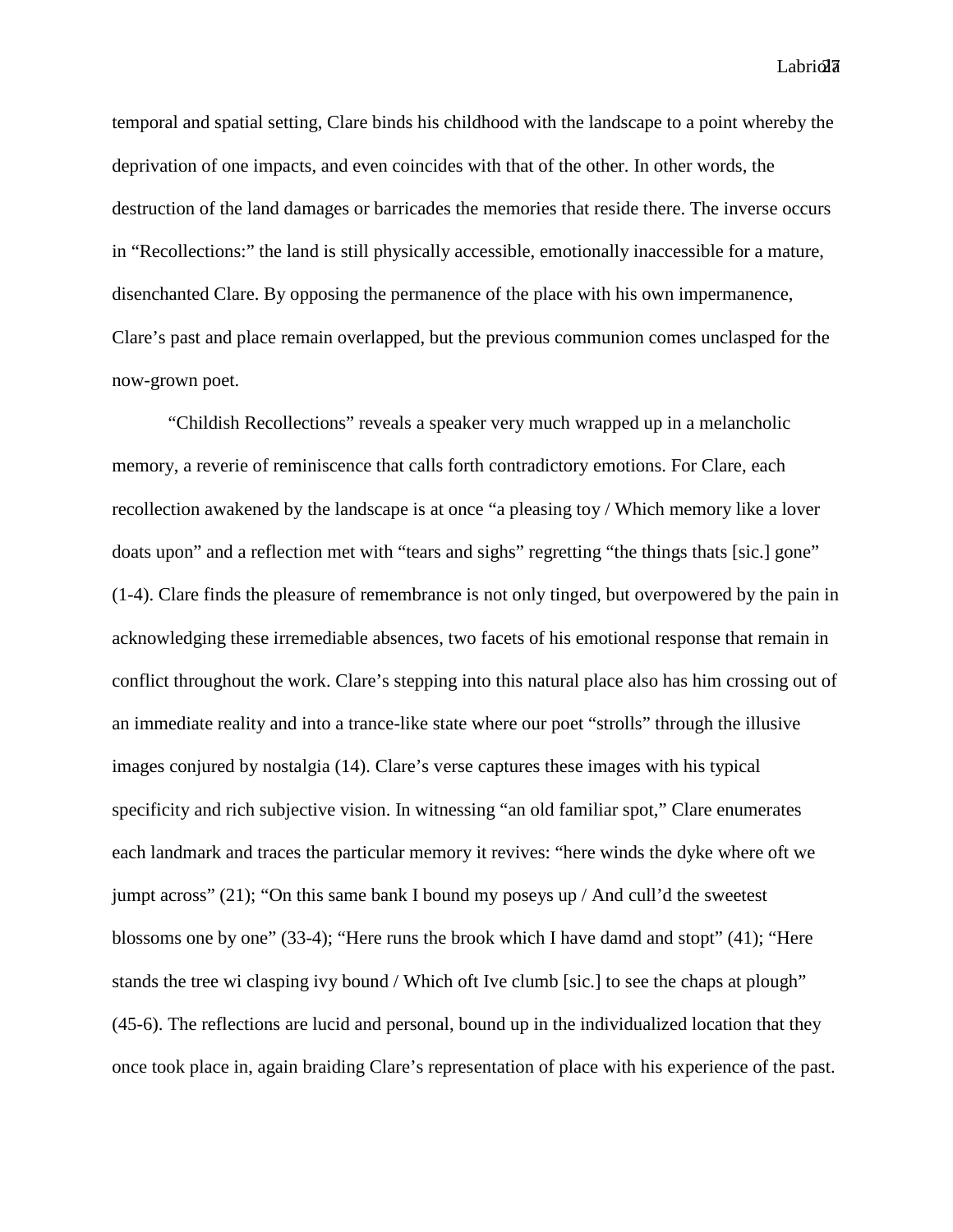$Labri@8$ 

The landscape is no portal to that past, however, but merely a window that allows Clare to temporarily review, even reconstruct his youth, but cruelly, never to relive it. In "Helpstone," Clare enumerates features of the landscape that have been removed, listing in past tense "Where golden kingcups open'd in to view / Where silver dazies charm'd the raptur'd view" and so on (97-8). Conversely, Clare is spiritually dislodged from a place still very much present in "Recollections." The poem itemizes aspects of the location that remain unmoved, but are nonetheless met without the frivolity of youth and thus, "all the feelings they inspird [sic.] are gone" (36).

The feeling of exclusion in Clare's voice is unmistakable in "Childish Recollections." As seen in many of his poems, Clare perceives this scene of boyhood as an Eden that *actually*  existed, literalizing rather than conceptualizing the poetic archetype of a pastoral paradise. Echoing his final pleas in "Helpstone," Clare again utters, "When can we witness bliss so sweet as then / Might I but have my choice of joy below / I'd only ask to be a boy agen" (66-8). Here is another conviction that regards the location of Clare's youth as a segment of Eden, a realm that is only a paradise *because* of the unspoiled years of childhood spent there, creating an inseparable interdependence between the two. By the next line, Clare remarks, "Life owns no joy so pleasant as the past," defining that past as a "banish'd pleasure rapt in memorys womb" (70). Indeed, Clare feels the agony of being "banish'd" from the unequaled raptures of boyhood. The poet's dismissal from his own youth is relayed almost in spiritual terms through which the outgrowing of boyhood is construed by Clare as a personal falling from Eden, a passing through a threshold that is now irrevocably closed. Nevertheless, the phrasing of "memorys womb" gives rise to an image of figurative rebirth, a temporary resurrection of that past, though less than ideal, through the summoning of reminiscence that the land itself seems to demand. Whereas the demarcations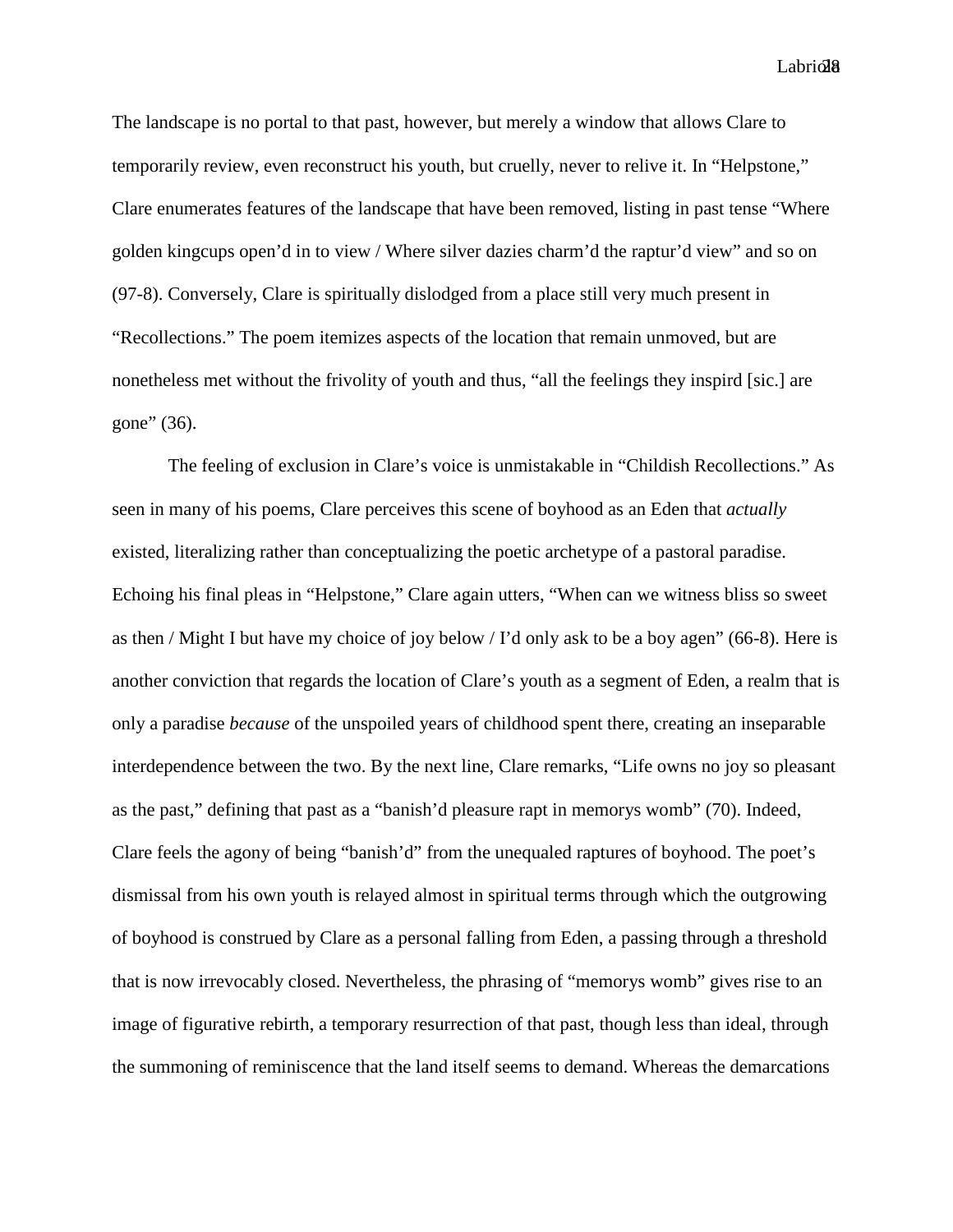$Labri@9$ 

of enclosure physically expelled our poet from parts of his home, the sense of exile in "Recollections" is that which springs from the disillusionment of age, an eviction from the time that fostered Clare's intimacy with that space, now only to be restored through recollections as childish and intangible as "castles in the air" (60).

As was briefly referenced to in the introduction, Clare's work was often measured against other Romantics whose poetic forms were more firmly grounded in philosophical approaches to nature. Clare's editor, John Taylor, also published early work of John Keats, whose opinions on the rural poet's work were often communicated to Clare through the shared editor. Barrell calls our attention to is Keats' remark that, with Clare's style, "the Description too much prevailed over the Sentiment" (Barrell 129). Further, of Keats' criticism, Taylor translates, "Images from Nature are too much introduced without being called for by a particular Sentiment…his remark is applicable only now and then when he feels as if the Description overlaid and stifled that which ought to be the prevailing Idea" (129). Keats was not alone in accusing Clare's poetry of entrusting the whole of its substance to description, even as Taylor himself thought Clare capable of reaching beyond the tangible. There is indeed a propensity in our poet to rely heavily on observation, but not often is it with the sacrifice of a central 'sentiment' or 'idea.' "Childish Recollections" serves to demonstrate Clare's awareness of more conventionally Romantic themes and reveals his capacity to transcend mere depiction and instead extract the sentiments of such observations. The poem is but one of many that confirms Clare's reactivity to his environment on an emotional and psychological plane, breaking his preconceived limitations of description for description's sake. Rather than overlaying or "stifling" the established theme of a poem, Clare's description reproduces the particular place that forever encloses that very individualized sentiment. Therefore, as should always be expected of the poet's work, the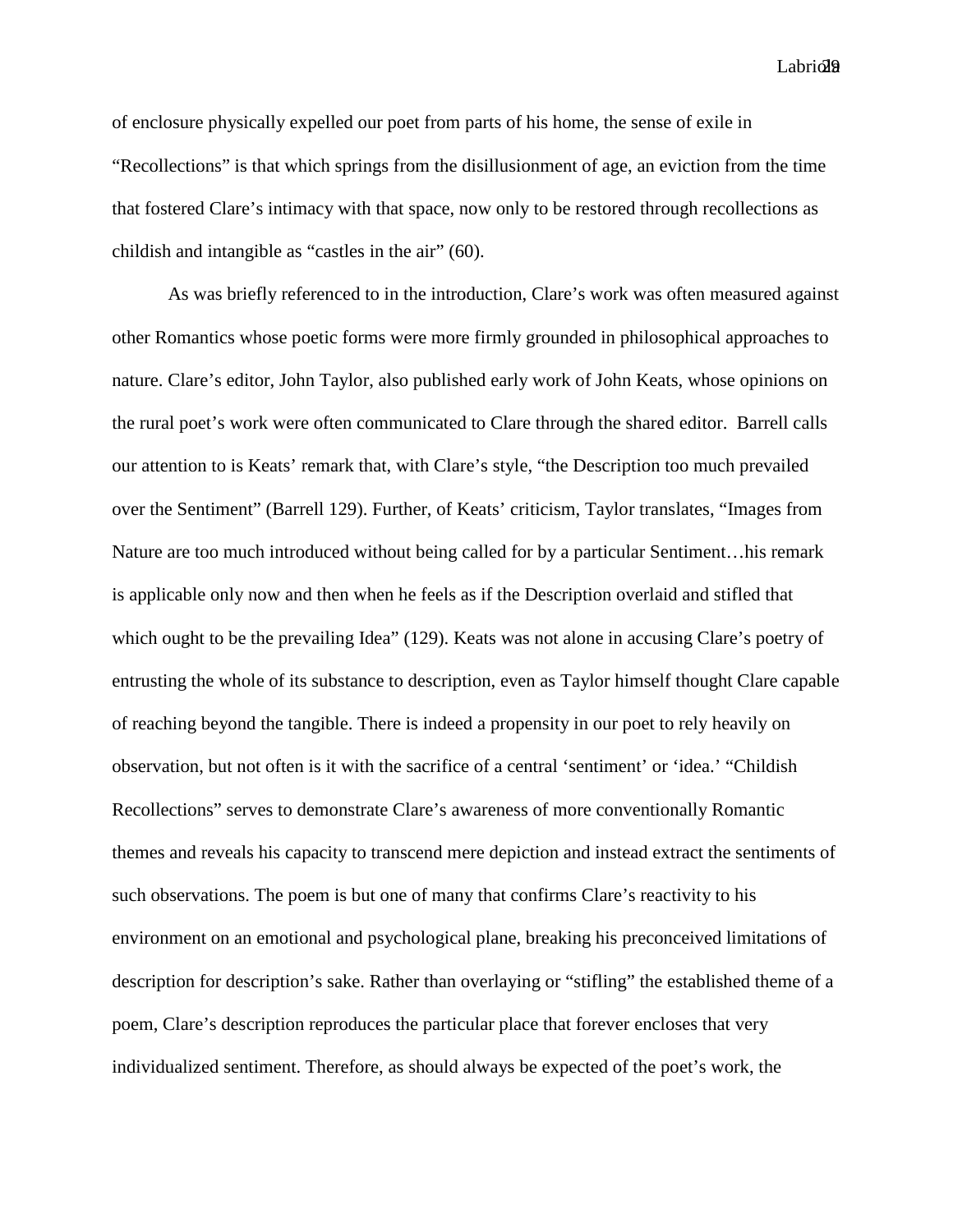$Labri $\partial\theta$$ 

"prevailing Idea," in this case Clare's consciousness of his own mortality as emblematized in the ever-verdant natural scene, does of course remain encapsulated in the description itself, never to eclipse nor be eclipsed by epistemological or metaphysical conceptions. Clare's meditative voice, rather than elevating itself to philosophical heights typically expected of Romantics, and which many of his critics and readers still call for today, turns inward with an earnestly individual, instinctive tone. Thus, Clare's illustration does not curb illumination. What the poet's descriptions may fail to bring about in loftiness or grandeur, they counterbalance by his dexterity in magnifying the minutiae of both landscape and memory.

Needless to say, mourning the loss of one's youth is far from innovative within the sphere of pastoral conventions and, as we have seen, Clare was anything but unconversant with those poetic modes. However, what signifies the rural poet's shade of nostalgia as unconventional lies in the fact that it is not a discrete, freestanding sentiment, but is instead irremovably moored in his particular countryside. The coexistence and inextricability of boyhood and the pre-enclosed landscape prohibits Clare from representing one independent of the other. Nostalgia does not materialize in his work without also making the reader picture the place that gave that past its material form. Conversely, Clare's representation of and identification with location is never uncoupled from the idealized days of childhood embedded there. While this interlocking tends to obscure the political voice in much of Clare's enclosure work, it also brings a valuable sense of ecological engagement to his verse, reproducing each scene and sentiment with experiential insight.

As we have seen, it is typical of Clare's earlier work to find a speaker very much fixed in affection for places past. This preoccupation with nostalgia is not one that Clare's poetry ever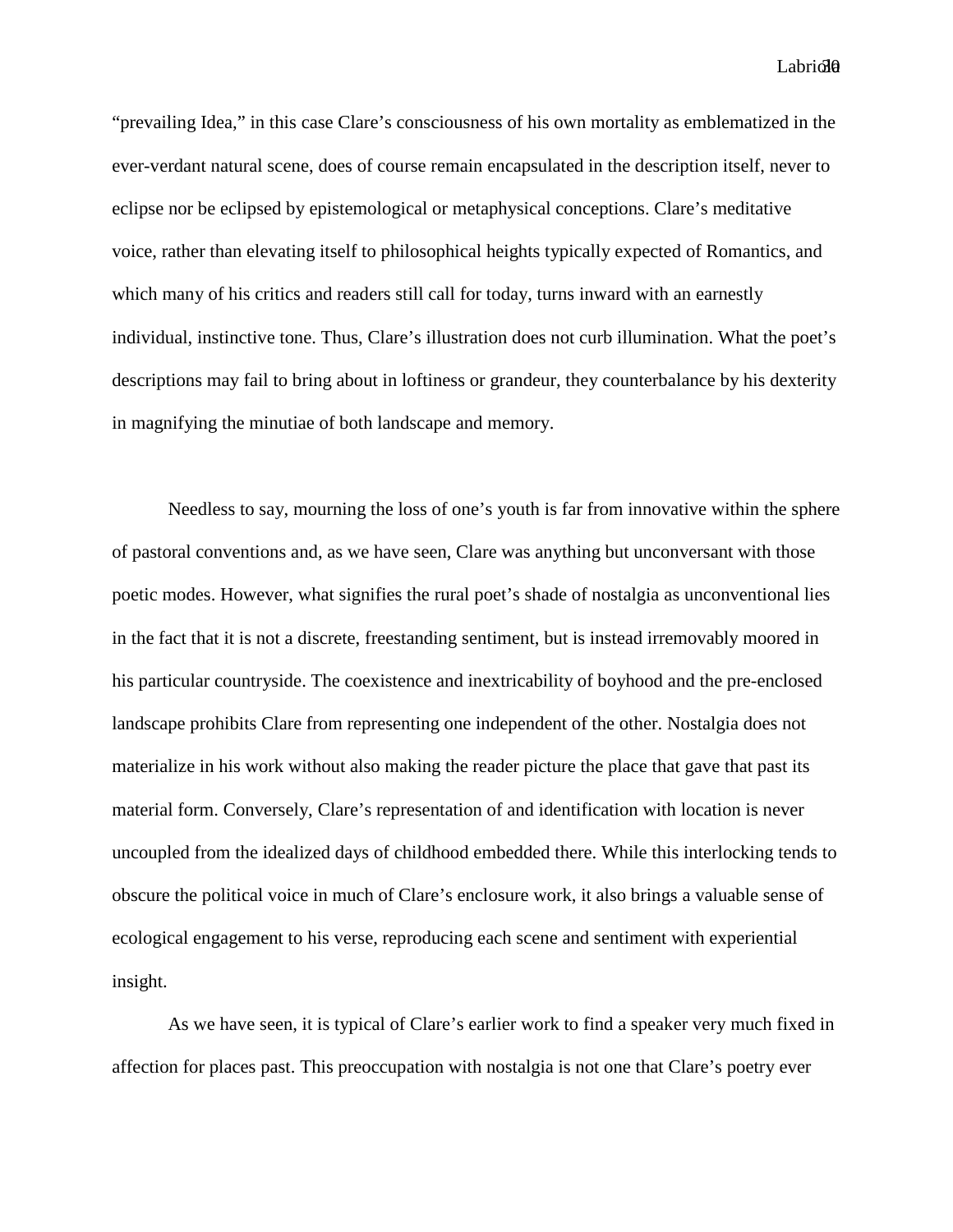Labriol<sup>1</sup>

seems to outgrow. One of the poet's better-known and most celebrated poems, "Remembrances" (1832), was written later in his career and published posthumously in 1908, yet still pulsates, more lyrically than ever, with the characteristic melancholy and severe sense of displacement we hear in his initial representations of enclosure. In keeping with his usual elegiac tenor, "Remembrances" demonstrates the same exceptional visualization as is to be looked for in all of Clare's work, though this time conveyed with a fluidity, rhythm, and romantic eloquence that marks a noticeable departure from his descriptive poetry and touches upon the lyrical. Indeed, "Remembrances" reveals our poet painting from the same pallet as that which makes his early poetry unique, but this time with refined and varied brushstrokes.

It is worth mentioning that "Remembrances" is written during a time of transition in Clare's life. By the spring of 1832, Clare and his family would relocate to a cottage in the fenland village of Northborough, three miles north-east of Helpston. As Clare's correspondence reveals, this move was received by Clare with confused feelings. Bate comments that the threemile distance from his native home "might as well have been three hundred" as he was "going out of his knowledge, away from the parish" that cast "the very contours of his being." Where in Helpston Clare could look west and south to the undulant moor and woodland, in the "deep fen" of Northborough "everything seemed to point to the flatlands of the east" (Bate 387). Nonetheless, some of Clare's letters to John Taylor express an abated sense of anxiety regarding the move because, after all, Helpston itself seemed to be moving on from the place Clare once knew it to be:

I shall have fewer regrets to leave this old corner where I now write this letter, the place of all my hopes & ambitions for they have insulted my feelings latterly very much & cut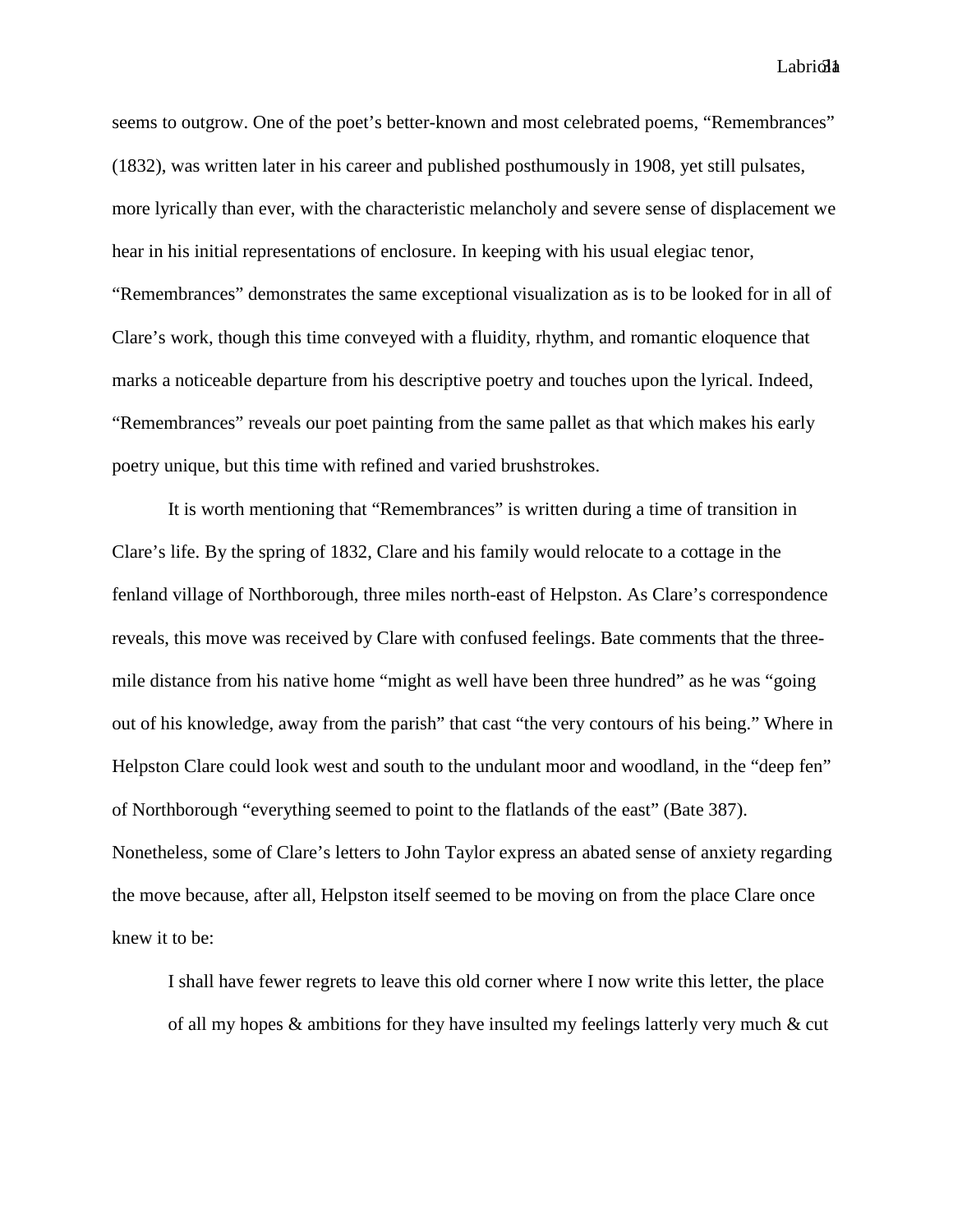Labriol<sub>3</sub>

down the last Elm next the street  $\&$  the old Plumb tree at the corner is blown down  $\&$  all the old associations are going before me. (qtd. in Barrell 174)

In a few lines, the poet communicates a similar sense of forced resignation to the transformed landscape that comes through in his poetry. Nevertheless, as is in keeping with the poet's vacillating emotions, Clare's later reaction to the move would contradict his initial acceptance. As Barrell also cites from Clare's letters, the poet found himself again unsettled, disclosing to Taylor, "I have had some difficulties to leave the woods & heaths & favourite spots that have known me so long for the very molehills on the heath  $\&$  the old trees in the hedges seem bidding me farewell" (*Letters* 258). That Clare refers to the different aspects of his home as sentient objects that have "known" him just as he has known them is significant in its reiteration of the reciprocity that the poet believed to have existed as part of his ecological connection to the land. The uneasiness that Clare indicates in this letter is indeed a cue for the imminent estrangement that the poet continues to contend with in the ensuing years. "Remembrances" is but one of three poems that Bate classifies as Clare's "most powerful poems of alienation," all produced in the immediate wake of the Northborough relocation (389). A work that showcases a fluency in the art of longing that was perhaps not entirely mastered by an early Clare, "Remembrances" acts on exactly what its title suggests; it remembers and in the process discovers the futility of memory alone when "words are poor receipts for what time hath stole away" (29).

Because of the biographical context within which "Remembrances" is seated, this poem becomes, perhaps more literally than others, a poem of removal. Now outside of Helpston, uprooted physically as much as psychologically from all he is most familiar with, Clare's melancholy takes on new substance. Throughout the poem, Clare again interknits notions of mortality and eternity by working within the poetic conceit in which the stages of human life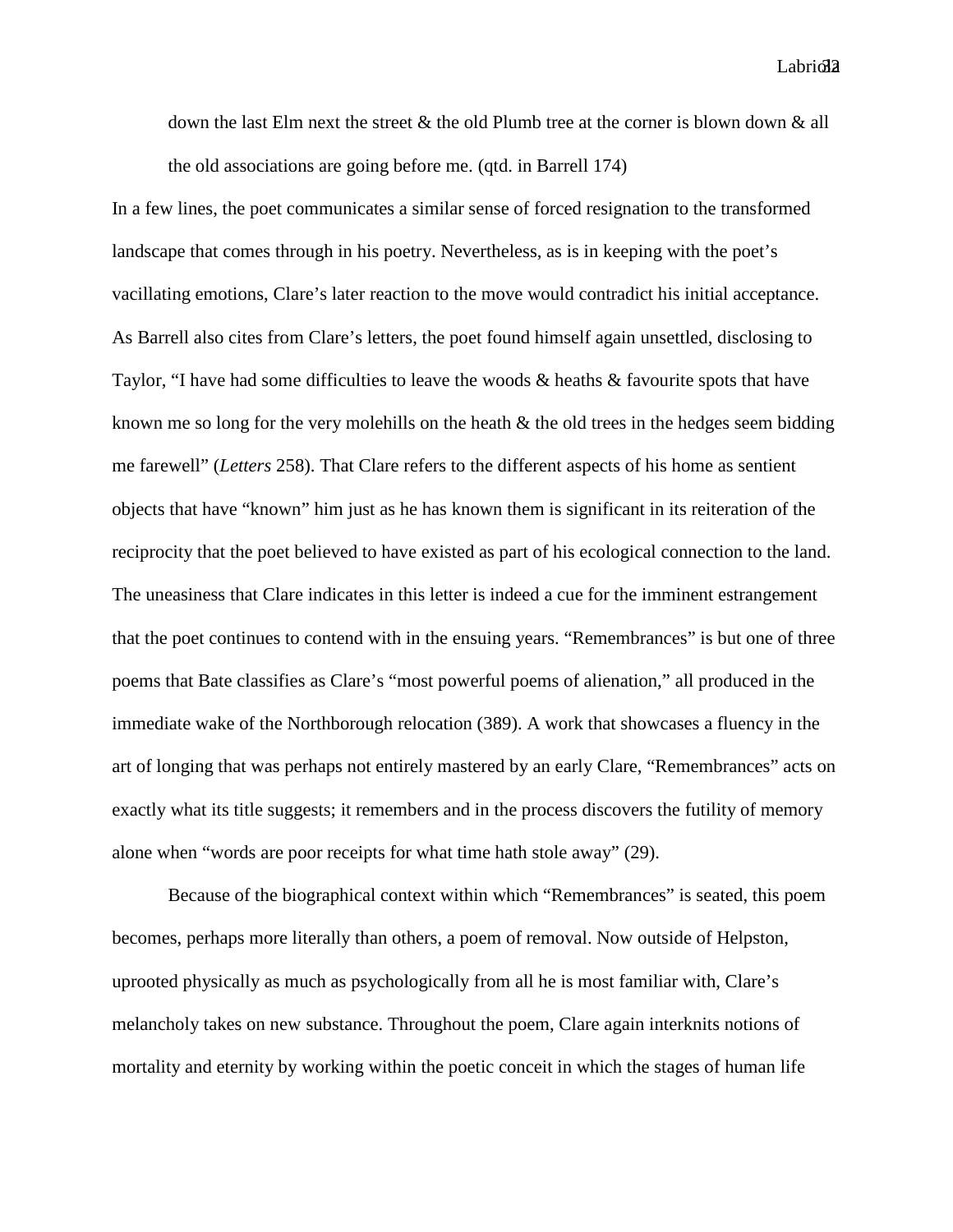Labriol<sup>3</sup>

mirror the passing of the seasons. The beginning stanza has the speaker emotionally disoriented by time, appreciating, "Summer pleasures they are gone like to visions every one / And the cloudy days of autumn and of winter cometh on" (1-2). Though actively recalling his fondest pastimes in this place, those moments of enchantment and exaltation are "far away from heart and eye," remaining enclosed in time as if "unbidden" by remembrance (3-4). Clare again presents the conception of his childhood, whose "raptures" he previously thought "all eternal," in conjunction with the supposed perpetuity of the pre-enclosed landscape (6). Nevertheless, even the place that once contained those sentiments for the young Clare has been adulterated and has since met its "decay" (5).

What enchants most in "Remembrances" is the thoroughness of each reminiscence. An intensely personal quality is mapped onto the environment through the specificity and 'localness' of Clare's knowledge where, as his aforementioned letter suggests, these spots have "known" him "so long" that now there seems to be a mutual valediction in which "the very molehills on the heath & the old trees in the hedges seem bidding me farewell" (*Letters* 258). Further, Clare's precision leaves no room for abstraction. Each vignette is imbued with powerful subjectivity, invoking very particular activities in equally individualized spots: "When I used to lie and sing by old eastwells boiling spring / When I used to tie the willow boughs together for a 'swing' / And fish wish crooked pins and thread and never catch a thing" (11-3); "When beneath old lea close oak I the bottom branches broke / To make our harvest cart like so many working folk / And then to cut a straw at the brook to have a soak" (15-7). The accuracy of each location is only matched in particularity by the idiosyncrasy of his pastimes, where he would jump "time away on old cross berry way" and eat "awes like sugar plumbs," or fill his pockets with peas that had been "stolen from the grain" (21-2,27). Each line exceeds image and instead becomes a snippet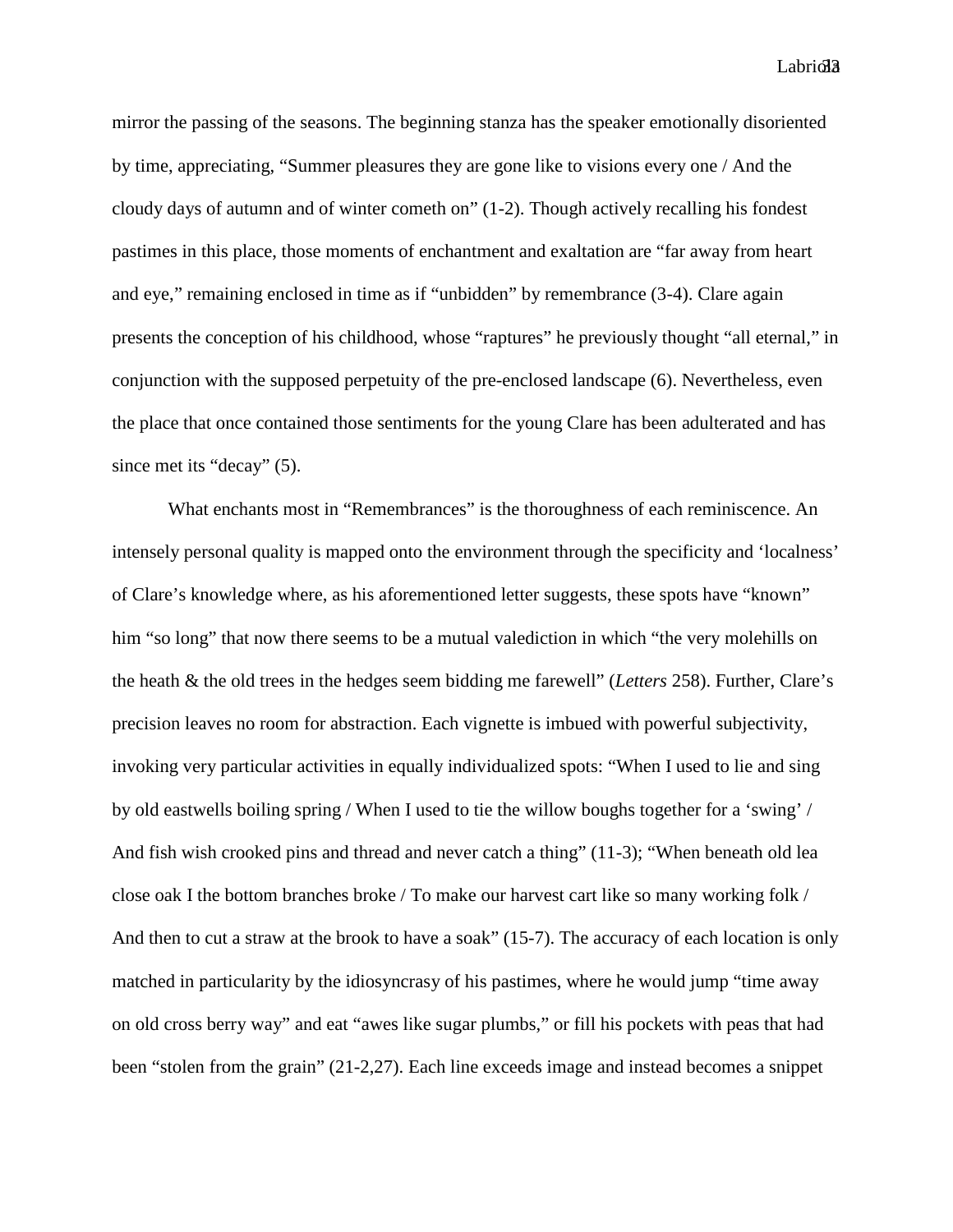Labriol4

of narrative straight from the script of Clare's boyhood. From Old Eastwell and Lea Close Oak to Swordy Well and Langley Bush, the frequent reader of Clare becomes as figuratively familiarized with each spot as the poet is so in reality. The depictions are concrete and work to transport the reader to each destination, a poetic feat that could not be achieved through conceptualization.

As is the case with Clare's most evocative poems, "Remembrances" creates a mosaic from the memory of childhood charms that have, in time, been petrified "like the fable into stone" (54). Each reflection is conjured up with an intonation almost incantatory in nature. The repetition of lines that begin with "When I used to…" is paralleled with the anaphoric lines that come later, portraying the present scene as "All leveled like the desert by the never weary plough / All vanished like the sun where that cloud is passing now / All settled here for ever on its brow" (48-50). Indeed, a cloud of lamentation passes over the vibrant reveries until they too have "vanished like the sun." The initial visions of boyhood seem to evaporate with the sullen realizations that close the poem, the places previously rendered so complete and picturesque seeming as much mirages as the scenes of youth they accommodated. Further, many of Clare's pastimes are often remembered in first person plural, with "we" and "our" instilling each scene with a feeling of companionship. Though his present roving is solitary, Clare reminisces with plurality of the spots where "We sought the hollow ash… / With our pockets full" and "Where we threw the pismire crumbs when we'd nothing else to do" (26-7,47). These images give way at the poem's turning point in which the wanderer acknowledges his solitude, conceding, "By Langley bush I roam but the bush hath left its hill / On cowper green I stray tis a desert strange and chill" (61-2). Much like Goldsmith's fictional Auburn is a village deserted, Clare's actual home seems to have left him alienated and alone to a point in which the very "bush hath left its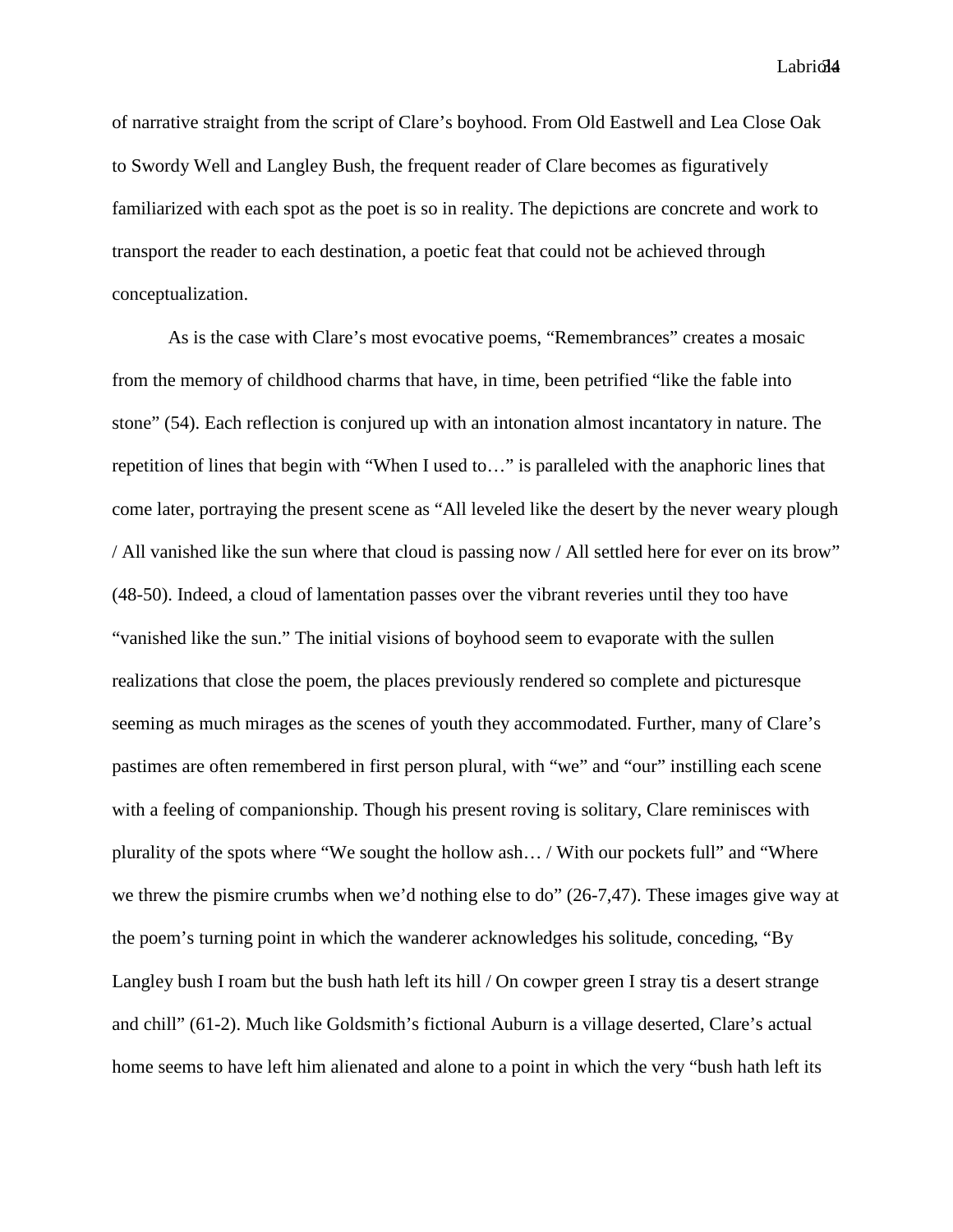$Labri $\partial 5$$ 

hill." Places that once echoed the frolicsome strains of youth are also forsaken and "silence" sitteth now on the wild heath as her own / Like a ruin of the past all alone"  $(9-10)$ . This tension between companionship and separateness extends to the tension between boyhood and manhood, between pre-enclosure and post-enclosure. The juxtaposition of images from "then" and "now" are appropriately jarring, each sketch of boyhood disrupted by the present scene as quickly and cruelly as that of the landscape itself. The externalized Eden that once stood has literally been dismantled and with it, Clare's idyllic youth collapsed. Thus, what individualizes Clare's nostalgia rests in his illustration of the actual rather than the abstract, in the sentiments that exude from the place itself rather than that which the poet projects onto its space.

Rather than occupying a generalized place of anonymity, Clare demonstrates an almost compulsive need to name and assign an identity to each spot he passes, as though the speaker is physically touring from site to site, verbally gesturing to and charting each spot. Nevertheless, Clare admits that, in calling to mind these "pleasant names of places," he is compelled to "leave a sigh behind," as "Inclosure like a Buonaparte let not a thing remain" (36,67). As the topographical identity of the landscape shifts and is fragmented, so too is Clare's selfidentification within that place distorted. The physical changes of enclosure are painful confirmations of his own transformations, seemingly as unwelcomed as enclosure is to the land. Both Bate and Barrell refer to Clare's familiarity with the landscape as his very precise 'knowledge' and, when he is relocated, both geographically and temporally, he is cut off from that knowledge. Similarly, the erasure of the original landscape also erases a part of Clare's knowledge so much ingrained in the local. As Barrell asserts, "as long as he was in Helpston, the knowledge he had was valid, was knowledge" (121). To go outside of Helpston is to be riven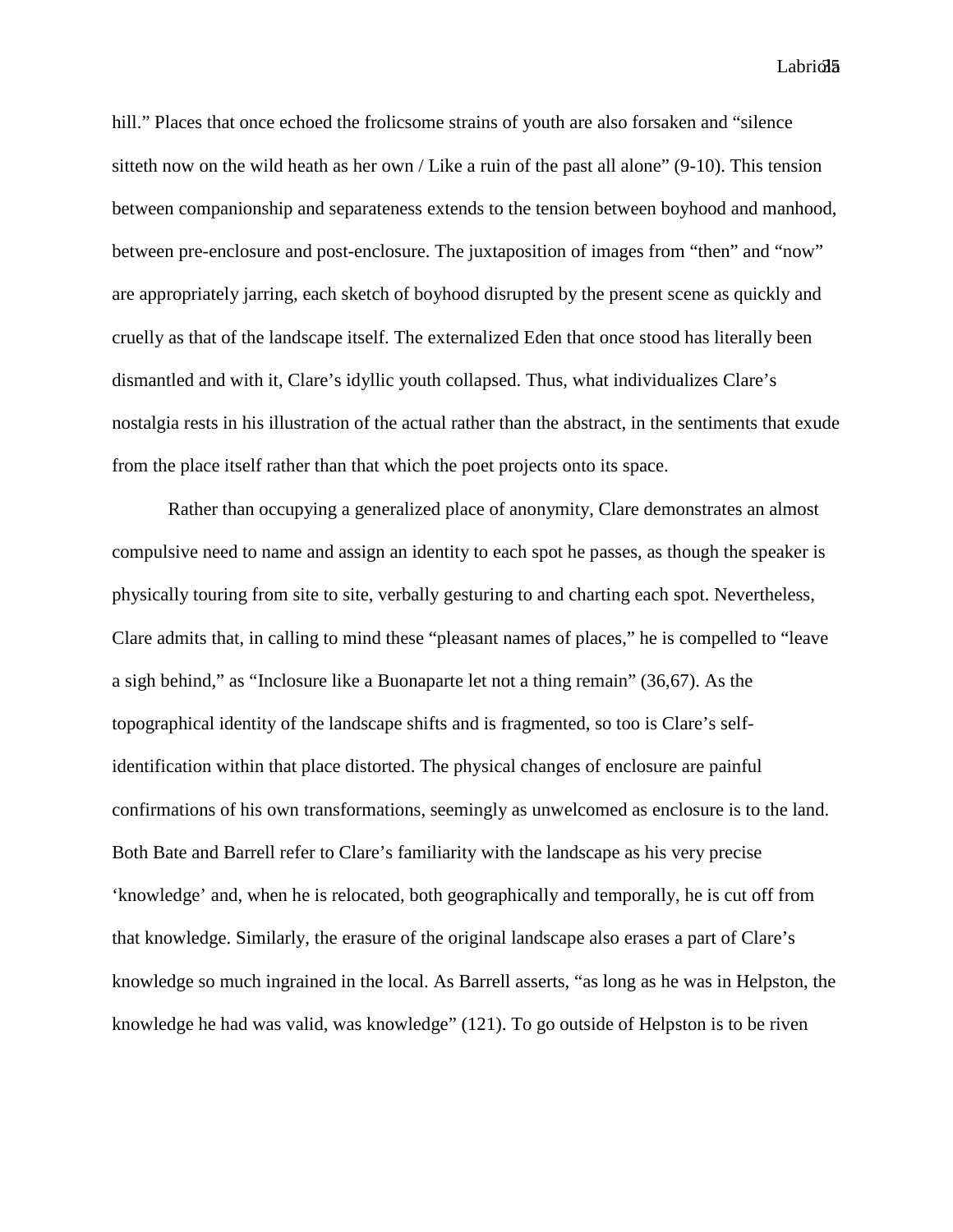$Labri\delta\delta$ 

from a part of Clare's sense of selfhood, an identity that remains ensconced in a place equally estranged from its original state.

The speaker of "Remembrances" reaches a perspectival turning point as the poem approaches its midway mark, as visions of the past dissipate into the reality of the present. It is here that we discover Clare's expression strained between a subjective voice of nostalgia and an attempt to objectively protest the rural alterations made by enclosure. Still, as has been discussed, Clare's personal connection to that changed countryside is the source of his grievance. Thus, the personal dimensions of Clare's ecological representations always inform, and at times dominate the political dimensions of his work and, as a result, the two concerns cannot be conveyed exclusively. This intermeshing of themes is most apparent in the latter half of "Remembrances." No longer entranced by visions of retrospect, Clare turns his gaze to the immediate. A shared empathy between poet and place is captured in Clare's call upon pathetic fallacy where nature, like the wanderer, "hides her face... / And in silent murmuring complains" (39-40). The poet looks upon "the only aged willow that in all the field remains," an image of perfect isolation that too closely resembles the stance of Clare himself (38). Everywhere there seems an impression of the self in the site. Clare goes on to apply the same language used to describe the landscape in his plaintive response to adulthood, acknowledging the fading of his "pleasures past" as winter has "come at last" where "the fields were sudden bare and the sky got overcast / And boyhoods pleasing haunts like a blossom in the blast / Was shriveled to a withered weed and trampled down and done" (55-8). Eventually, the sorrowful speaker concedes, "winter fought her battle strife and won" (60). Certainly, Clare seems to suffer from a 'winter' on two fronts. The passing springtide of innocence is, of course, an unpreventable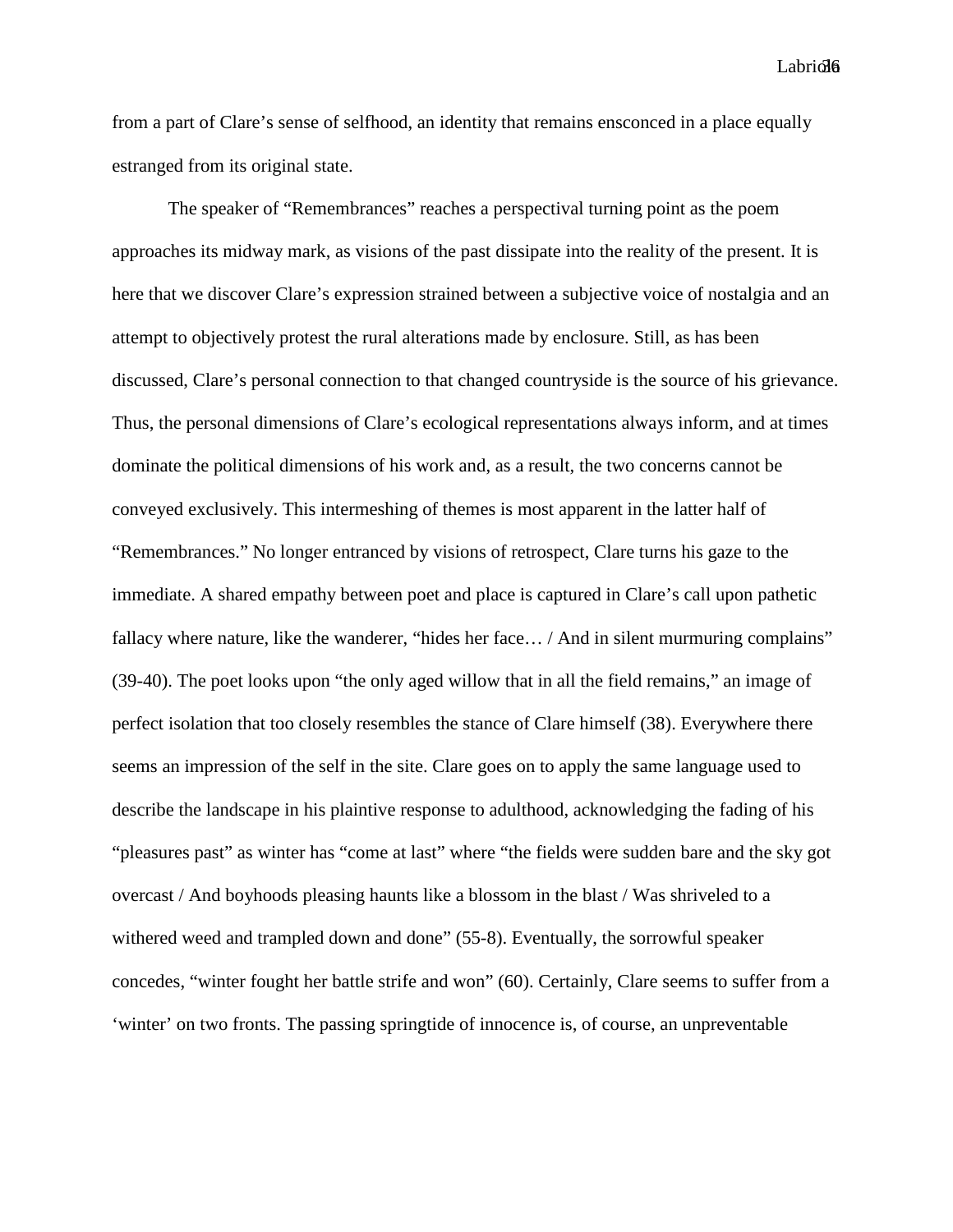Labriola<sup>3</sup>

process of 'withering,' but one that Clare struggles to come to terms with nonetheless. The dispossession of his native place, however, is a loss far less fated yet equally as devastating. The natural language used in these lines parallels the deprivation of boyhood with that of his home, the dual occasions of lament bleeding as one. The integration of the two, however, dilutes the separate strength of each. That is to say, because a scene of Clare's boyhood courses through each portrait of location, the presentation of landscape is personalized more than it is politicized within an ecological context. Paradoxically, it is this same integration, the synthesized eradication of innocence and of landscape, that causes Clare to feel the ache of loss twofold. Therefore, while the overlap becomes a restraint in Clare's attempt to comment on enclosure objectively, the compounded aspects of change are also what engender the complexities of his response to the two as one unified loss.

In its penultimate stanza, "Remembrances" does assume a vein of environmental protest that is both provocative and piercing, and yet it stands as but a brief moment within the poem as a whole. Looking upon each landmark as it now appears, Clare notes the decay of "lea close oak" that to "self interest fell a prey" and has "penned its will / To the axe of the spoiler" (63-4). By "cross berry way and old round oaks narrow lane" there remain "hollow trees like pulpits I shall never see again" and, although the brook carries on, "It runs a naked brook cold and chill" (64-5,70). In perhaps his most scathing statements, Clare finally describes the defaced landscape as the wreckage of tyranny where, "Inclosure like a Buonaparte let not a thing remain / It levelled every bush and tree and levelled every hill / And hung the moles for traitors" (67-9). Arguably the most commanding lines of the poem, the language used here serves to electrify the political charge that runs subtly through the stanza's surrounding images of enclosure. Nonetheless, while lines of ecological protest and political indictment punctuate places in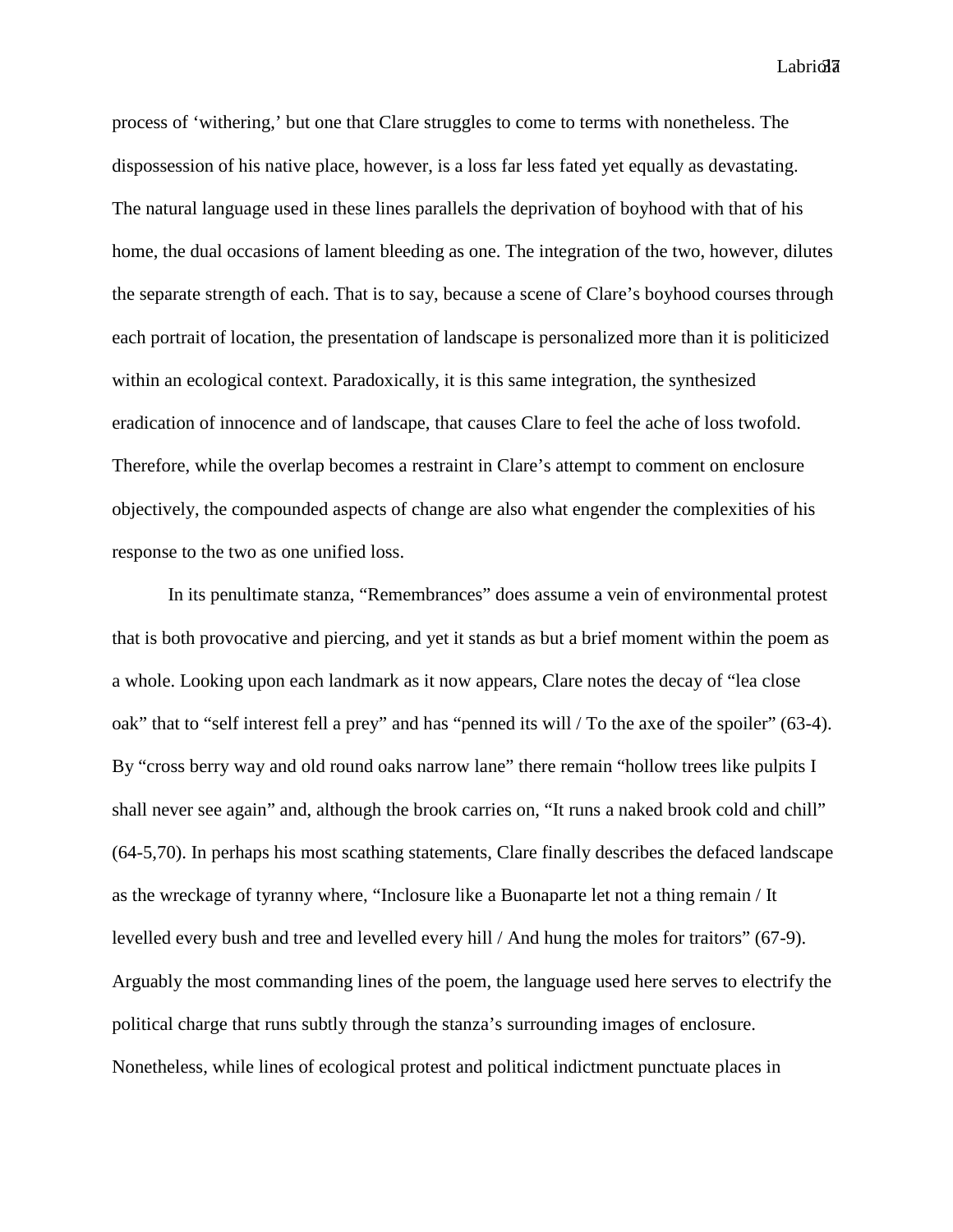Labriol<sub>8</sub>

"Remembrances," they are ultimately cushioned by the poem's overarching narrative of private nostalgia. Thus, as is the condition of much of his work, Clare's political strands are too much buried in personal reflection whereby the latter muddies the conviction of the former.

In actively reconstructing scenes of what used to be, Clare adopts his exclusive tone of nostalgia where the concrete images of childhood preside over the emotions they provoke and, as such, work as vestiges of sentiment rather than vessels. The only relics of youth Clare seems to find are in these elusive instances of remembrance, though even the words that attempt to retain each memory are "poor receipts for what time hath stole away" (29). With an inimitable, subjective eye, the speaker of "Remembrances" is wholly receptive and responsive to the feelings that already exist in the rural setting. Rather than casting a particular sentiment onto the space, the emotional charge of Clare's poetry is not superimposed on the land. Instead of applying an abstracted or generalized natural environment as the backdrop on which to implant a certain sentiment, the place itself *becomes* the sentiment for Clare. In this case, the nostalgia that overwhelms the poet does not exist without the place that it is installed in. The strain that arises in Clare's poetry, then, is this need to literalize and individualize the object, that being place, while the sentimental subject being communicated is wrought with pastoral tropes and, unavoidably, filtered through the romanticizing light of nostalgia.

John Clare had the scrupulous eye of a natural historian and, indeed, it was the documenting of his own history within that natural location that kept him ever-fascinated and often disoriented by the politics of the past. As a poet whose work is so much steeped in the local and thus informed by his regional identity, it is only appropriate to assume that changes to Clare's environment would influence the complexion of his verse, especially when the bulk of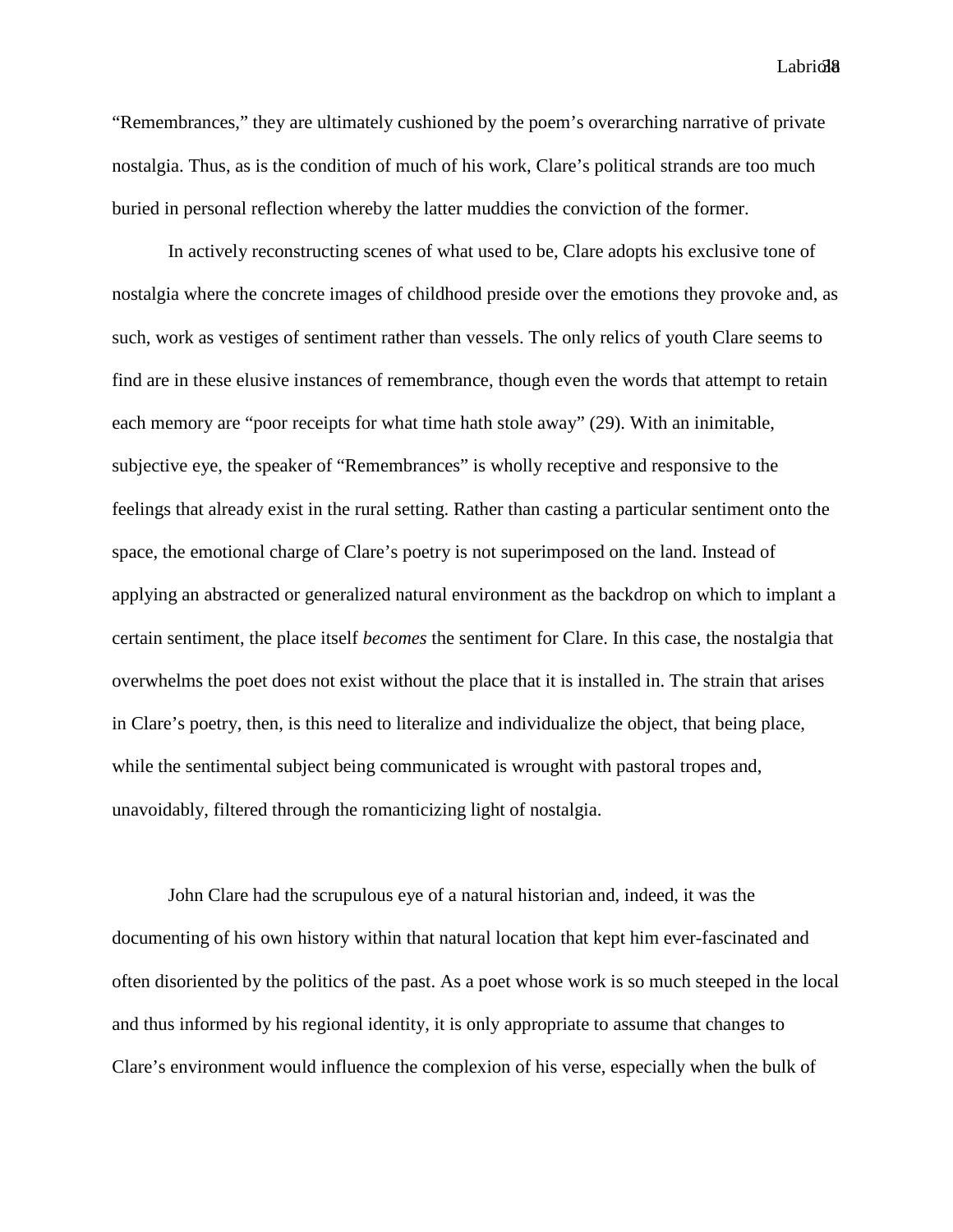Labriol9

that verse is a direct response to such ecological alterations. Simply put, Clare's work makes clear just how deeply Helpston's landscape sculpted his poetic inscape. His Northamptonshire countryside was a microcosm of nature all his own and his vision of it was penetratingly globular. What makes Clare's rural poetry as complicated as it is intriguing is the multifaceted intentions subsumed in its representation of place. Whether private or political, subjective or objective, the significance behind the laboring poet's ecological voice springs from his profound interconnection with his native countryside. Each portrait of rural life is variegated and his natural visualization sifts endlessly through a continuum that embraces the plainly political as well as the exceedingly individualized. Clare's nostalgia does not surface dissociated from its place and, correspondingly, the reformed landscape is never looked upon by our poet without its own reiteration of personal loss. It is in the fusion of sentiment and statement, personal and political, that presents a blurred message coming through his poetry. To represent the land is to take on the subjective perspective, to lose political or ecological objectivity because of Clare's personal investment in that locale. However, while the braiding of these two themes often confuses and impairs his ecological critique when read in the frame of the picturesque, it also demonstrates just how indivisible Clare's conceptions of childhood security and the pre-enclosed land actually remained. Accordingly, the realization of Clare's pastoral paradise was conditional on the hinging of the two. His 'Eden' existed only so long as innocence and ecological freedom stayed coupled and thus, the two remain so in his poetic re-creation of it. The land may be enclosed, the days of youth may have vanished, but Clare's preoccupation and, more appropriately, affection for the two dimensions of his past proves ineradicable. Driven out of his envisioned Eden, he may have been, but what he reconstructs of that paradise endures with all its poignancy through the immortality of his verse.